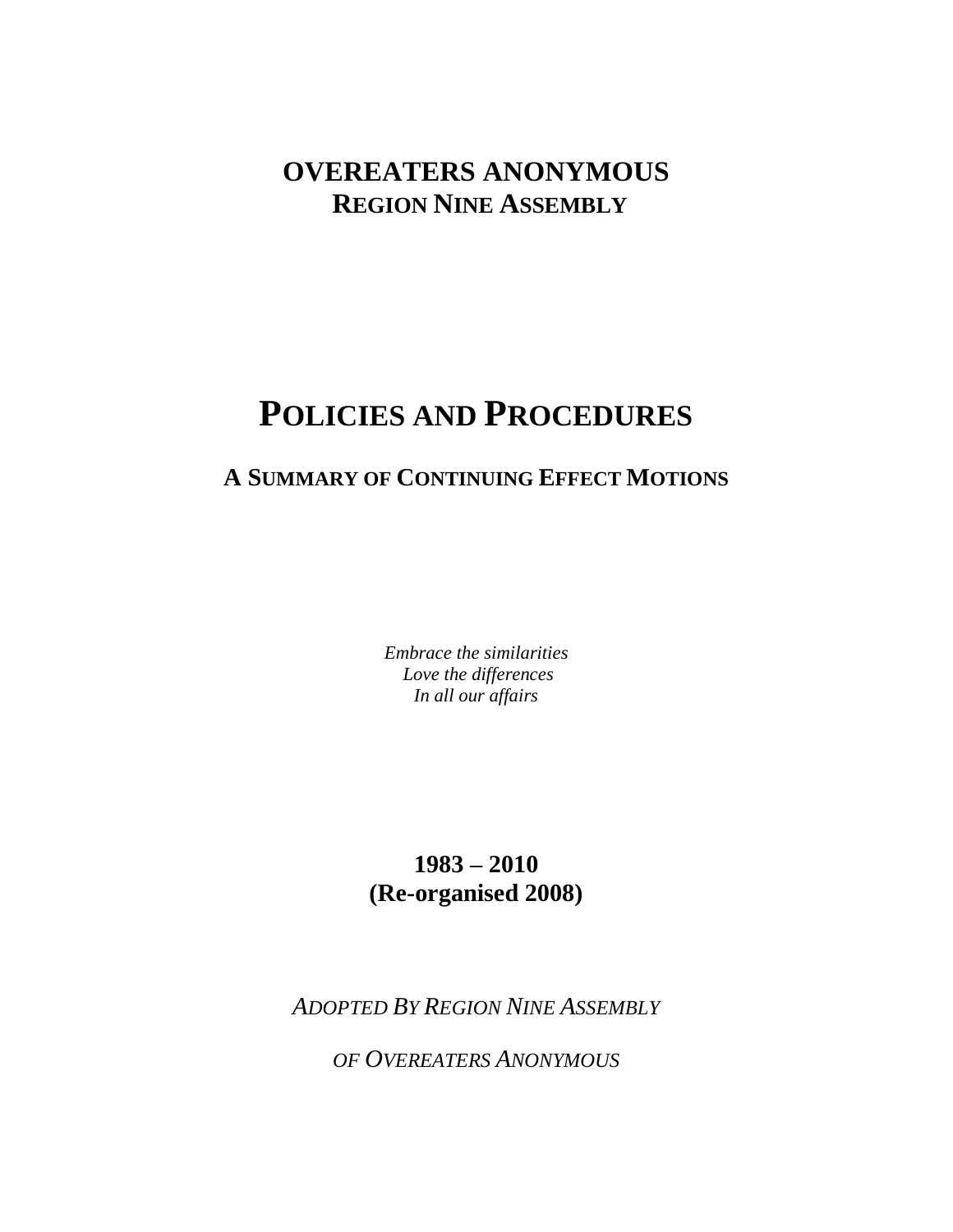### **TABLE OF CONTENTS SUMMARY OF SECTIONS OF OVEREATERS ANONYMOUS REGION NINE POLICIES AND PROCEDURES MANUAL A SUMMARY OF CONTINUING EFFECT MOTIONS**

*The Region Nine Policies and Procedures Manual is arranged in topics as follows and the sub-topic of each motion is capitalized for ease of understanding. This is then followed by a list of continuing effect motions which are listed in chronological order.*

# **SECTION PAGE**

|               | II BOARD POSITIONS AND DUTIES 4-7                              |           |
|---------------|----------------------------------------------------------------|-----------|
|               |                                                                | 8         |
| $\mathbf{IV}$ | <b>REGION 9 TRANSLATIONS</b>                                   | 8         |
| $\mathbf{V}$  | FINANCE AND BUDGET                                             | $9 - 10$  |
| <b>VI</b>     |                                                                | 11        |
|               |                                                                | 12        |
|               |                                                                | 13        |
|               | IX WORLD SERVICE BUSINESS<br><b>CONFERENCE &amp; WSO 13-14</b> |           |
| $\mathbf{X}$  |                                                                | 14        |
|               |                                                                | 14-15     |
|               | XII CHRONOLOGICAL LIST OF MOTIONS                              | $16 - 27$ |
|               | APPENDIX A - AMENDMENTS/ DELETIONS                             | 28        |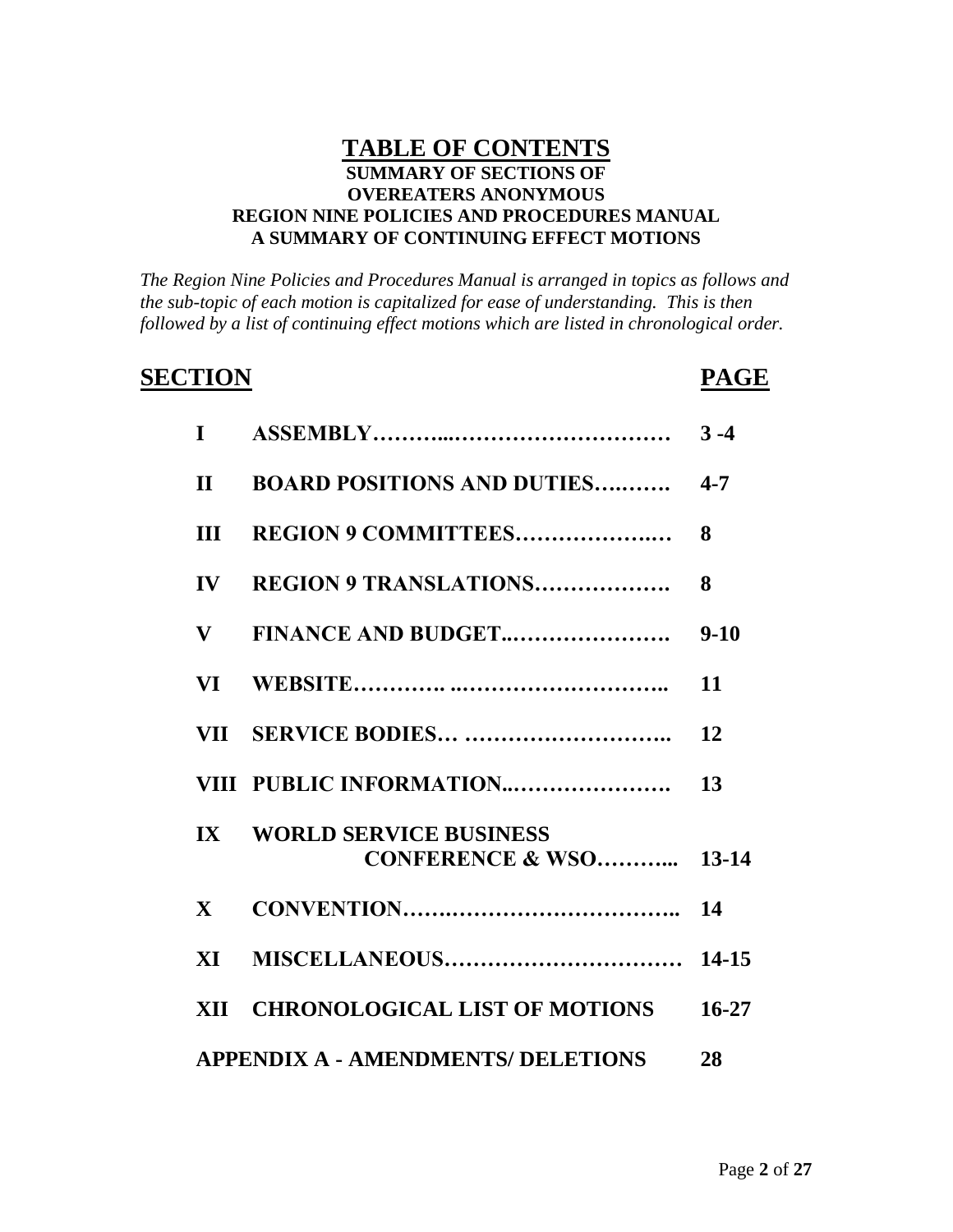## **I ASSEMBLY**

#### STATEMENT OF PURPOSE

The primary purpose of the Region 9 Assembly is the same as that of all OA service – to carry the OA message to the still suffering compulsive overeaters, wherever they live and whatever language they speak. In fulfilling our purpose, we should ever strive to achieve worldwide OA unity and common policies among all countries. With love and tolerance as our code, together we can do what we could never do alone. (1983a**)**

DURATION OF ASSEMBLY

That Assembly be extended to two full days. (1989b)

#### **DESCRIPTION**

Motion to call the European Service meeting, the R9 European Service meeting agreed (1991m) REGISTRATION FORMS

Move that Region 9 adopts the following forms:

1. Officer and Committee Chairs

2. Delegate Registration. (1995m)

ORIENTATION SESSION

At each Assembly there will be an orientation session. The aim being to give delegates

(particularly first time delegates) a general overview of the processes of the Assembly. (1997a) LOCATION & ELECTION OF ASSEMBLY

The annual Region 9 Assembly will be held within Region Nine. (1999b)

The hosting service body for the regional Assembly and Convention shall be elected two years prior to running the event. (2009b)

REGISTRATION FEE FOR ASSEMBLY

Move to charge 50€/£33 or equivalent registration fee for the Region Nine Assembly, payable upon registration at the Assembly. (2006d)

#### **BYLAWS**

That Delegates are asked to bring their own copies of Bylaws to Assembly. (1989a) REPRESENTATIVE ADDRESSES ON ASSEMBLY MINUTES

Addresses are to be provided on the contact list attached to the assembly minutes. Any person not willing to have their address published, should advise the secretary at the Assembly, who will not publish their address.(1999a)

VITAL LINK

Move to approve the newly revised R9 Vital Link. (2004a)

AUTOMATIC REMOVAL OF OUTDATED POLICIES

Automatically remove outdated or completed Region 9 Assembly policies from the Policies and Procedure manual (2006a)

#### LIAISON WITH SERVICE BODIES NOT REPRESENTED AT ASSEMBLY

The Assembly will divide up the list of IGs and NSBs not represented at the Assembly amongst the delegates who are in attendance at the assembly. Each delegate will be responsible for undertaking liaison activity with the SB they have adopted. Each delegate will then submit a written report to the Region 9 12th Step Within Committee within 6 months of the Assembly. The 12th Step Within Committee will then log these responses and continue to try to encourage contact with service bodies not represented at assembly (2010a).

ORGANISATION OF THE P&P MANUAL

The P&P shall be organised with a table of contents followed by the various detailed motions in relevant Region 9 topics / sections and then finalised with a list of detailed motions in chronological order. (2008a)

EMERGENCY NEW BUSINESS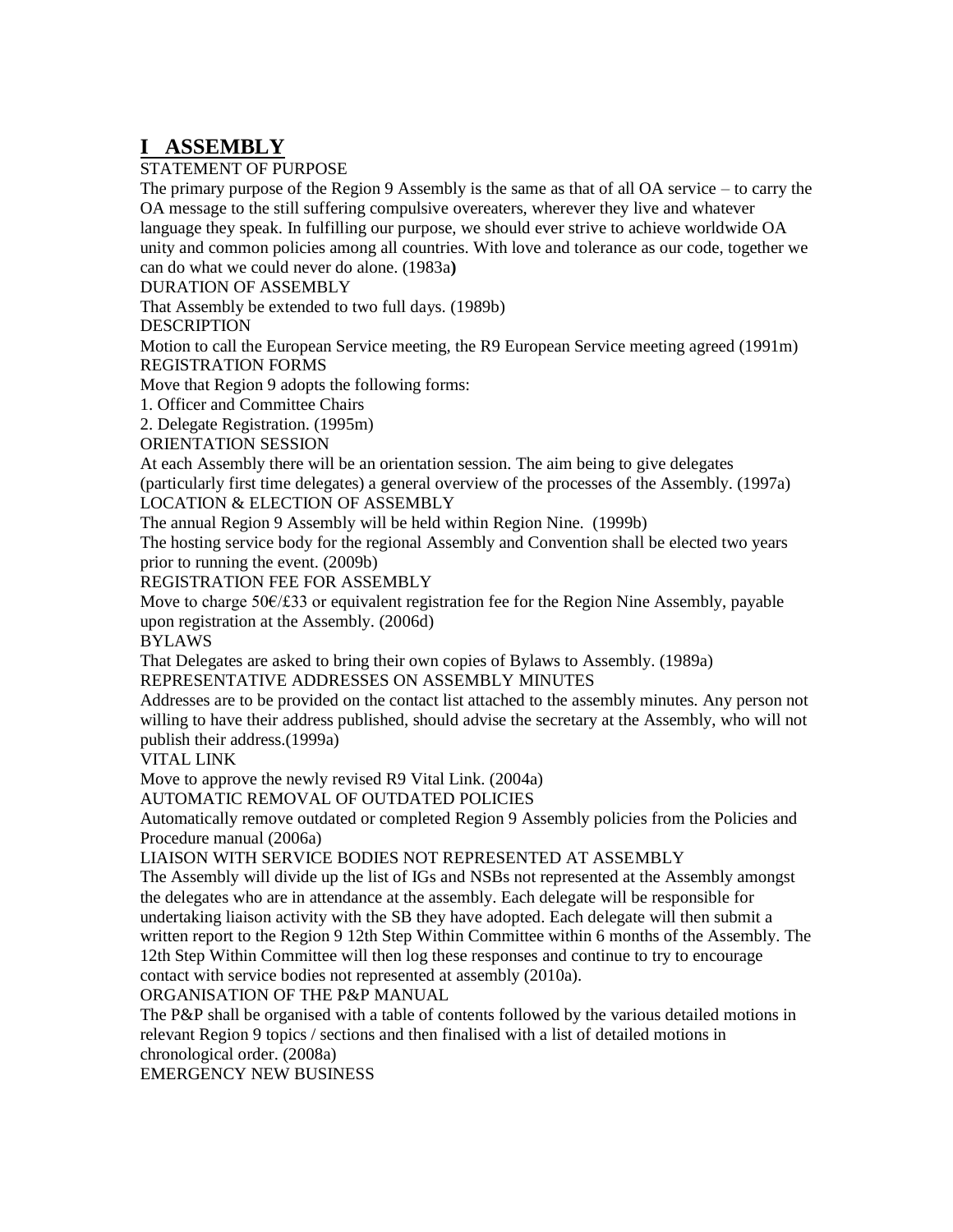In order to qualify as emergency new business any motion must be:

a) Referring to new business only and not addressing the same issues as other motions brought to the current Assembly;

b) Of an urgent nature so that not considering the motion immediately would be harmful to the welfare of OA as a whole. (2009d)

REGISTER OF SERVICE BODIES AND ATTENDANCE TO BE INCLUDED IN ASSEMBLY MATERIALS

The Assembly Materials of Region 9 are to include a register of Region 9 countries with details of Intergroups in each country and the current number of groups, also including details of when the Service Body was represented at Region Assembly. (2010b)

## **II BOARD POSITIONS, AND DUTIES**

Move to adopt the following

JOB DESCRIPTIONS FOR BOARD AND COMMITTEE CHAIRS as part of our Regional policy and procedure.

CHAIRPERSON:

The Chairperson is elected by the Region 9 Assembly for a period of two years and fills a variety of duties:

- Chairs the R9 business assemblies, including preparation of the Agenda

- Communicates with the different R9 officers and committees during the year

- Attends functions within the Region, where budget allows

- Represents R9 at the World Service level, including at the WSBC

- Represents R9 in the Board of Trustees Intergroup and Region committee (IGAR)

- Works with the R9 Trustee on some of the issues directly concerning the Region

- Chairs the R9 Board

- Is responsible for ensuring that an Officer Nomination form is sent to each Intergroup and Delegate in an election year

- Is responsible for sending a Bid form for hosting a R9 Assembly to Intergroups and Delegates on election year (1999h)

#### TREASURER:

The Treasurer is elected by the Region 9 Assembly for a period of two years and fills a variety of duties:

- Chairs R9's Budget and Finance committee

- Prepares an annual budget for approval of the assembly

- Maintains records of all Income and expenses incurred by the different activities in the Region

- Provide an annual report of all contributions received, as well as income and expenses

- Maintains the R9 bank account and records of monies kept by different functions in other countries (satellite banking)

- Serves on the R9 Board (1999h)

#### SECRETARY:

The main responsibilities of the Secretary are to produce and mail minutes of all Region 9 Assemblies, and maintain updated listing of R9 Intergroups and National/Language Service Boards. The procedure for this is as follows:

MINUTES OF THE ASSEMBLY:

1. The Chair will send out an agenda prior to the Assembly, and will include reminders to all Officers and presenters of topics to bring with them to Assembly a written report for inclusion with the minutes.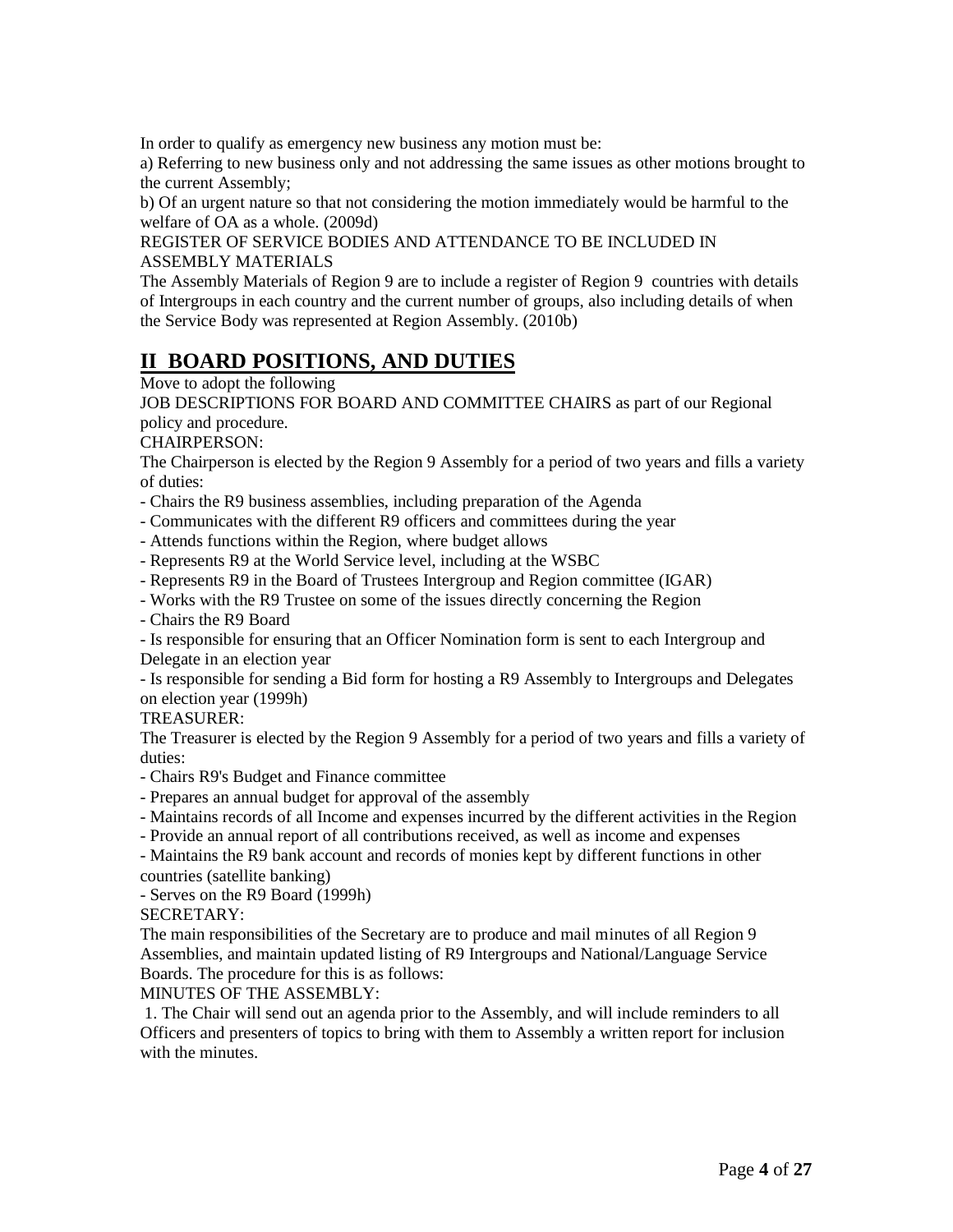2. It is useful to record the Assembly with a tape recorder. A small hand held machine is quite adequate.

3. At Assembly, the Secretary needs to collect copies of all reports to be included with the minutes. It is also necessary that all motions are given to the Secretary in writing. It is important to note the name of the proposer and seconder, and the count of the voting on each motion.

4. The time scale for producing the minutes is short, and it is helpful to have copies of all paperwork to be included with the minutes in your possession, when coming home from the assembly, as there may not be time to use the postal system and still get the minutes out in the timescale set out in the bylaws.

5. Typing the actual minutes is time consuming. It's probably a full day's work. When the first draft is complete, it is useful to fax a copy of the minutes to the chair, or another officer who was present at the Assembly for any comments. It's also useful to have a local member proof read the minutes for spelling or grammar mistakes. The minutes will include all reports, and revised copies of the R9 Bylaws and P&P Manuals, if possible.

6. Once the minutes are printed and bound in a simple binder, one copy can be taken to the post office where it is weighed and the postage costs for the different parts of the world assessed. Then one can buy the stamps and do the mailing from home, if that is suitable. The minutes are expensive to produce, so it is always helpful to keep a balance of monies in a satellite account if the Secretary is not in local contact with the Treasurer.

UPDATE OF LISTS Another duty for the Secretary is to see that an up to date list of all R9 Intergroups and National/Language Service Boards is mailed periodically to each R9 officer. This is compiled from information which the Intergroups may send directly to the Secretary and also from the information which the World Service Office sends directly to the Secretary. The World Service Office will send a list of all Intergroups and meetings in R9 to the Secretary periodically, as well as all enquiry letters they may have received. The letters are forwarded to the Outreach chair who will send off letters welcoming new meetings. It is helpful for the Secretary to inform the R9 Trustee or Chair of new Intergroups forming in the Region. It is useful to keep in contact with the R9 Chair on a regular basis. (1999h)

Move that reports and documents be delivered to the registered representatives prior to Assembly. (2002h)

Addresses are to be provided on the contact list attached to the assembly minutes. Any person not willing to have their address published, should advise the secretary at the Assembly, who will not publish their address. (1999a)

Move to adopt the Region 9 Minutes to a manageable size. The Region 9 Minutes will contain: Date/Time and place of Region 9 Assembly, names of Officers, number of representatives present, record of action taken on the minutes of the previous meeting, the exact wording of each motion as it was voted on , and whether it passed or failed, the maker"s name. If the vote counted, the count should be included. Any notice given at the meeting. Points of order and appeals, and Committee reports. A note that the revised version of Region 9 Bylaws and  $P \& P$ can be obtained from the Region 9 web site or can be requested from the Region 9 secretary. To avoid confusing the Minutes with other Region 9 Assembly materials, they will be called Region 9 Minutes. (2005a)

#### BYLAWS COMMITTEE:

The Chairperson of the Bylaws Committee is elected at the R9 Assembly and serves for a period of two years with the option of being re-elected for a further two years. The duties would include: - Chairing committee meetings and reporting back to the R9 Assembly and Board when appropriate

- Ensuring that the Secretary gets written Bylaw reports at the beginning and end of Assembly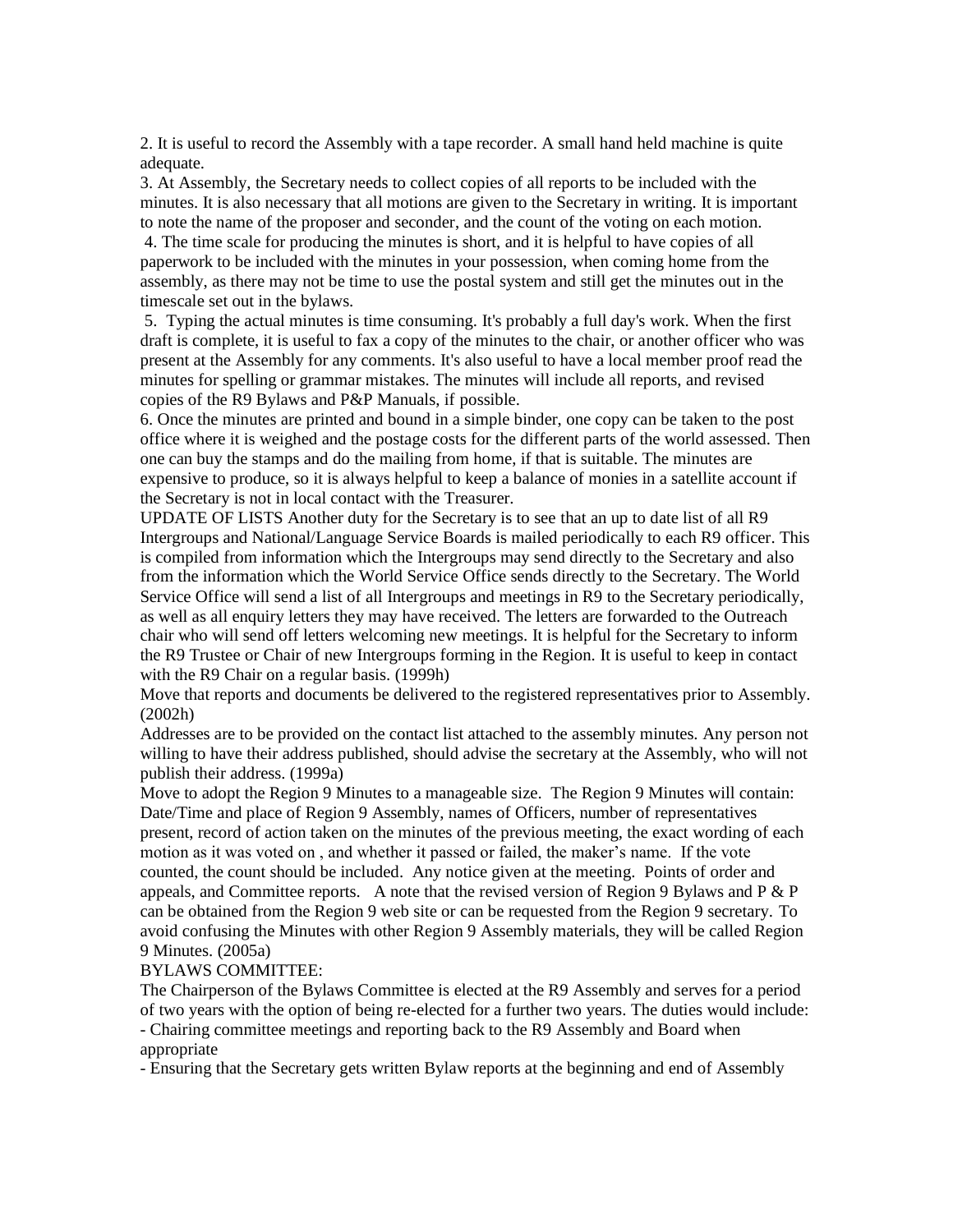- After the revised Bylaws and P & P Manual have been checked furnishing the Chair, Secretary, Treasurer and Web Committee Chair with an electronic of the up-dated Bylaws and Policy & Procedure Manual in time to have these available on the web site at the same time as the minutes of the Assembly (in accordance with Region 9 Bylaws Art VII S2 Duties 2 – within 45 days of the Assembly). (2008h)

- Sending a printed copy of all proposed Bylaw Amendments to the Chair of the Board to be included in the mailing with the Agenda for Assembly

- Gathering an active committee to work throughout the year, reviewing the Bylaws and preparing new or revised motions where necessary. These members may be from anywhere within R9 but it is vitally important to encourage people from the Chair's local Intergroup who will be at hand to do the practical work

- To update the P&P Manual annually. While updating the manual make any spelling, punctuation or grammatical corrections as necessary so that the intent of the policy is unchanged. To ensure that the layout of the document is consistent and clear. (2008g)

It is helpful to remember that when the Chairperson presents amendments she/he will have to defend them and so it can be helpful to have notes from the committee as to intent - one may not always remember why the committee selected a particular wording. (1999h) **TRUSTEE** 

Motion adopted for proposal as an amendment to WSBC bylaws "An applicant for R9 trustee shall live in R9 and also have at least one year's service on the board or committee level of the R9 assembly." (1991k)

#### REGION 9 REPRESENTATIVE

A Region 9 Representative is an OA member chosen by an Intergroup/NSB/LSB/unaffiliated group1 meeting within Region 9 to be its representative during the Region 9 Assembly, and to carry out all the associated tasks of a liaison between the Assembly and the represented group. Groups are encouraged to choose their representatives for a 2 or 3 year period, so that the representative is able to learn the Assembly procedures and stand for regional elections.

1 According to the Region 9 Bylaws Article IV, Section 2f and Section 2(II)c, a representative of an unaffiliated group may be granted a voice and even a vote if and only if this is approved by the majority of the Assembly.

The group might decide to send its representative to the Region 9 Convention as well.

#### **1. Registration for the Assembly/Convention.**

After the Assembly/Convention details have been decided upon by the hosting group and sent out to service bodies by the Region 9 Secretary, it is the responsibility of the representative to: a) Register for the Assembly with the Region 9 Secretary (using the form provided by the Region), taking care to do so before the registration deadline stated on the form. If the representative wishes to participate in the Convention, they should register for that event following the instructions provided by the hosting service body.

In addition to that, the representative can ask the region for financial assistance, in case the cost of participating in the Assembly prove to be too high for their service body to cover. The request has to be made within 2 months after receiving the Assembly invitation. Note that the funds allocated for representative assistance are limited and there is no guarantee that the support will be granted to all those applying.

b) Book Hotel Accommodation – the representative may choose to stay at the place where the Assembly and Convention are held (details will be provided by the Region), which usually proves the most convenient option, but if they wish, they may also find a different place to stay. c) Organise and book the travel arrangements.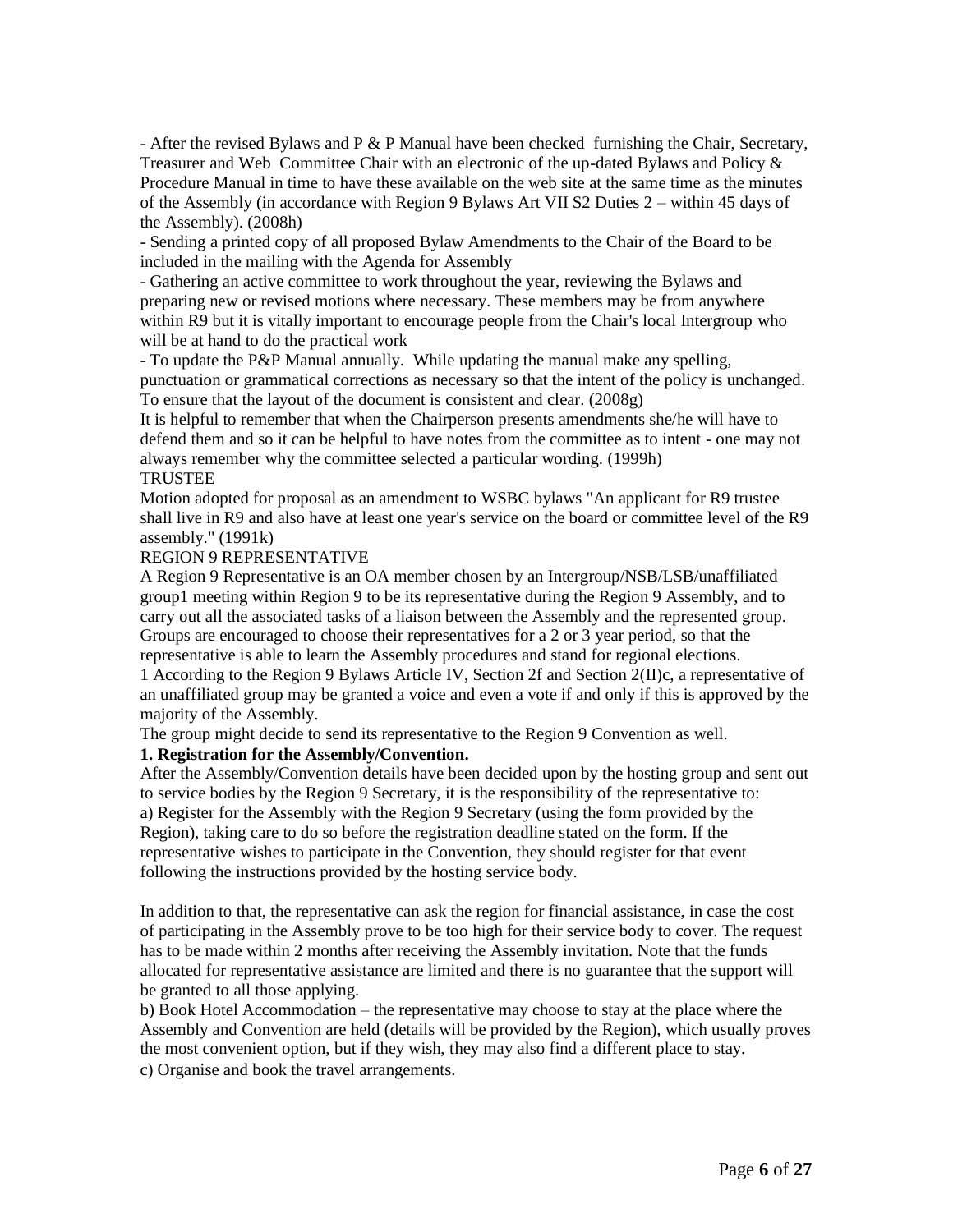#### **2. Receive the Assembly Materials Binder before the Assembly.**

Materials relating to the business that is to be carried out during the Assembly will be sent out before the Assembly takes place. On the Assembly registration form the representative will be asked whether they wish to receive an electronic or a printed copy of the materials. The representative should read those materials (they will include information on the motions that are to be voted upon) and, if possible, discuss them with the service body they represent. The service body has the right to instruct its representative according to the way they should vote. However, as new information and amendments to the motions may appear during the Assembly, most service bodies allow their trusted representatives to make the final decision as to the voting during the Assembly itself.

#### **3. Committee Participation.**

The representatives are encouraged to join one of the following Region 9 committees: Budget, Bylaws, Electronic Communications, Translations, Twelfth step within. Although committee meetings take place during the Assembly, in most cases members are required to work for the committee throughout the year.

#### **4. Assembly Participation.**

The representative is to attend all of the business sessions of the Assembly in order to vote and participate in the debates.

#### **5. Standing for Elections**

During every Assembly, elections for positions of Committee Chairs and members of Region 9 Board are held (see Region 9 Bylaws, Article VII, Section 3 and Article IX, Section 3). A representative that feels willing to serve at region level is welcome to put themselves forward as a candidate. They may want to discuss such a decision with the Region Chair and their sponsor.

#### **6. Reporting back to the Service Body.**

The representative is supposed to report the matters discussed by the Assembly back to their service body. The report should also cover the Assembly workshops, as well as any ideas and goals for the future. The form of this report is up to the representative and their service body. Many representatives prepare written reports and present them during workshops.

#### **7. Hand your service to the next representative.**

Encourage your group to choose its next representative a year before your term is due to end. During that year, allow the person chosen to have a closer look at your work and assist them when their term begins. (2010d)

## **III REGION 9 COMMITTEES**

#### COMMITTEES RELEVANT FOR REGION 9

The following committees will operate: Budget, Bylaws, Electronic Communications, Translations. (1997b) Twelfth step within (2008j)

TRANSLATIONS COMMITTEE CHAIR Will be the centre for information flow about translation and printing of OA material, both for matters of policy and of process. (1997b) ELECTRONIC COMMUNICATIONS Will be the centre for information flow about electronic communications, both for matters of policy and of process. (1997b)

REGION 9 PLAN (formally "Long Range Planning Committee") The Long Range Planning Committee has completed its work and will cease to exist. Planning will form part of the work of the full Assembly. One member will be appointed to give a presentation on Region 9 planning at each Assembly. (1997b)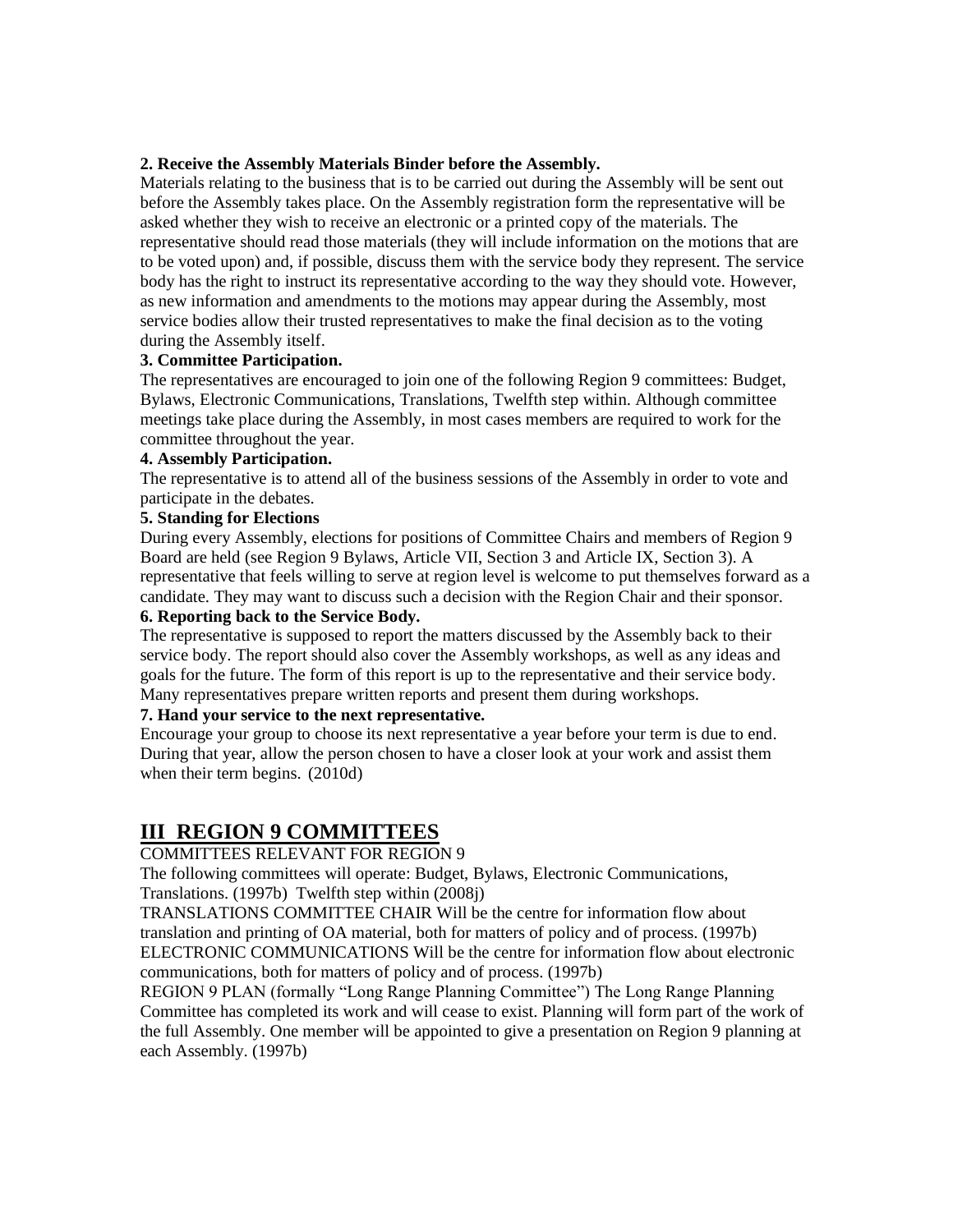TWELFTH STEP WITHIN The purpose of this committee is to offer support and guidance to new and existing groups and service bodies.(2008j)

SUPPORT OF COMMITTEE CHAIRS

Move that a "Buddy" system be brought into place for committee chairs to support each other in the work they have undertaken for the year. (2002b)

## **IV REGION 9 TRANSLATIONS**

#### TRANSLATION INTO FRENCH

Move to adopt a policy to translate material into French. This material will include information from Region 9 and WSO, and various forms. The policy would be implemented by a committee of Israeli members, to be formed for this purpose. (1995j)

#### TRANSLATION GUIDELINES

The Translation guidelines submitted by the Translations committee were adopted. (1999l) Motion adopted "to revise the format of the Region 9 Guidelines for translations, by adding an index, sub-headings, bullet points and editorial changes." (2002g)

Move to approve the Translation Guidelines. (2005b)

Move to add the following statements to the current Region 9 Translations Guidelines in the appropriate places:

"When OA Literature is updated, it is recommended that Service Boards selling existing stock insert an errata slip when detailing the most recent changes."

"Be aware that there may be people in other regions/countries working on translations in your own language. Consider in keeping in contact with them." (2002c)

ASSEMBLY ASSISTANCE WITH TRASLATIONS

The R9 Assembly will assist the Service Boards within Region 9 by doing the necessary legal work for getting translated literature approved by the WSO. at the assembly; the translations committee will assist with filling in and explaining the licensing agreement forms to get translated literature approved. (2008k)

Each year at the Assembly we will set aside time in the agenda for issues regarding translating literature. We will help each other with questions regarding translating literature, understanding the different licensing agreement forms, filling in licensing agreement forms, copyright-issues and other issues related to translating literature. (2008n)

## **V FINANCE AND BUDGET**

REGION 9 FUNDS TO BE USED LOCALLY

In the event of an Intergroup having on hand funds raised for Region 9, these can, with permission, be used for Region 9 purposes in that country without going through central account. (1983d)

FINANCIAL ASSISTANCE FOR DELEGATES TO REGION 9 ASSEMBLY

Financial assistance be granted to delegates travelling to Region 9 Assemblies. Draft claim form approved. (1985b)

That the mailings to all member groups and Intergroups, as in article 5(ii) of the Bylaws, shall include applications for assistance to be returned within 2 months. To restrict assistance to Intergroups at present, and to include a registration form with this mailing. (1988d)

The Assembly resolves that priority for financial assistance for Regional representatives travelling to the R9 Assembly will be given to those IGs and NSBs that have never been represented before, secondly to those with the greatest distance to travel. (2009e)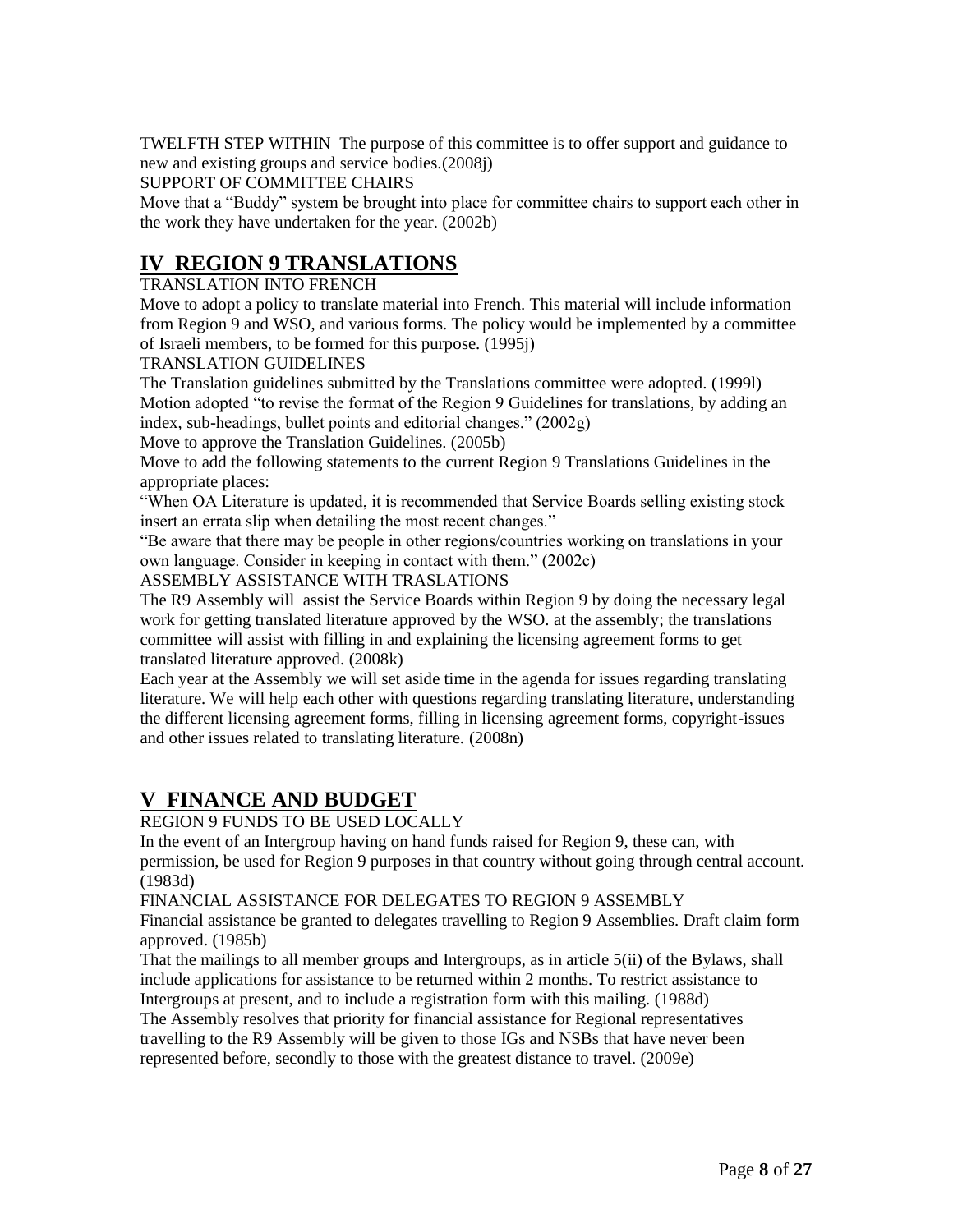It is requested that service bodies attach to the application form for assistance - the latest financial summary of the service body and that they give details of any funding for attendance at Region 9 Assembly from elsewhere. The Region 9 Board are authorised to consider (by email) those applications (2008e)

The Board is authorized to make a decision on transferring up to EUR 2400.00 (GBP 1700.00) from Service to Delegate Assistance, 4 months before the next Assembly, whenever that takes place. (2007a)

#### FINANCIAL ASSISTANCE FOR TRANSLATION / PRINTING

Move to provide funding for the professional translation and/or printing of Literature. After adopting the Budget for Translation at the Region Nine Assembly, application forms will be sent out with the minutes of the Assembly. The treasurer will then send a reminder (via the Secretary) to all service bodies by email by  $31<sup>st</sup>$  January. These applications must be sent to the treasurer by  $31<sup>st</sup>$  March of the following year. The board is authorised to make a decision on the allocation of the translation and printing of literature budget by  $30<sup>th</sup>$  April. Consideration will be given by order of priority as follows:

Service Boards

a) who currently do not have anything translated in their language

b) who have a small number of pamphlets currently translated (approved or not approved)

c) are interested in translating The Twelve Steps and Twelve Traditions of Overeaters Anonymous.

The Officers will consider the applications and make payments by  $31<sup>st</sup>$  May.

It is required that the Service Body requesting such funds

a) Include that in the application, a list of material that has already been translated in that language

b) Considers that this funding is a "payment on account" with a view to it being contributed back (in part or full) to Region Nine as the literature is sold, so that funds are reintroduced for translation of further material in future years

c) Make a substantive contribution to the cost and give details in the application.

The appropriate forms are available from the Secretary. (2004f)(amended 2008b)

SUGGESTED CONTRIBUTION SPLIT

Donations to be divided 70/30 between service/delegates, unless otherwise specified. (1989d) FUNDING OF REGION 9 CHAIR TO WSBC & ALL REGION 9 BOARD TO REGION 9 ASSEMBLY

Region 9 chairman to attend every World Service Conference. (1989h)

To fund all Region 9 officers to attend R9 assembly. (1999k)

#### SATELLITE BANKING

Move to amend the P&P manual by adding the description of Satellite banking as follows: The Satellite banking concept described in the minutes of the 1994 Assembly is endorsed by the R9 Assembly as a procedure for simplifying and regulating the money transfers between donations and expenses in R9. (1994a)

ORGANISATION OF BANKING

Move to authorise the Regional Treasurer to set up a Business Account with PayPal.com. (2004b) Move to authorise the Regional Treasurer to open an interest bearing deposit account with a bank. (2004c)

Move to authorise the Regional Treasurer to open a new bank account with an institution chosen at the Treasurer"s discretion. (2004d)

FUND RAISING PRODUCT

Move that R9 shall have a fund raising product for sale. (1994b)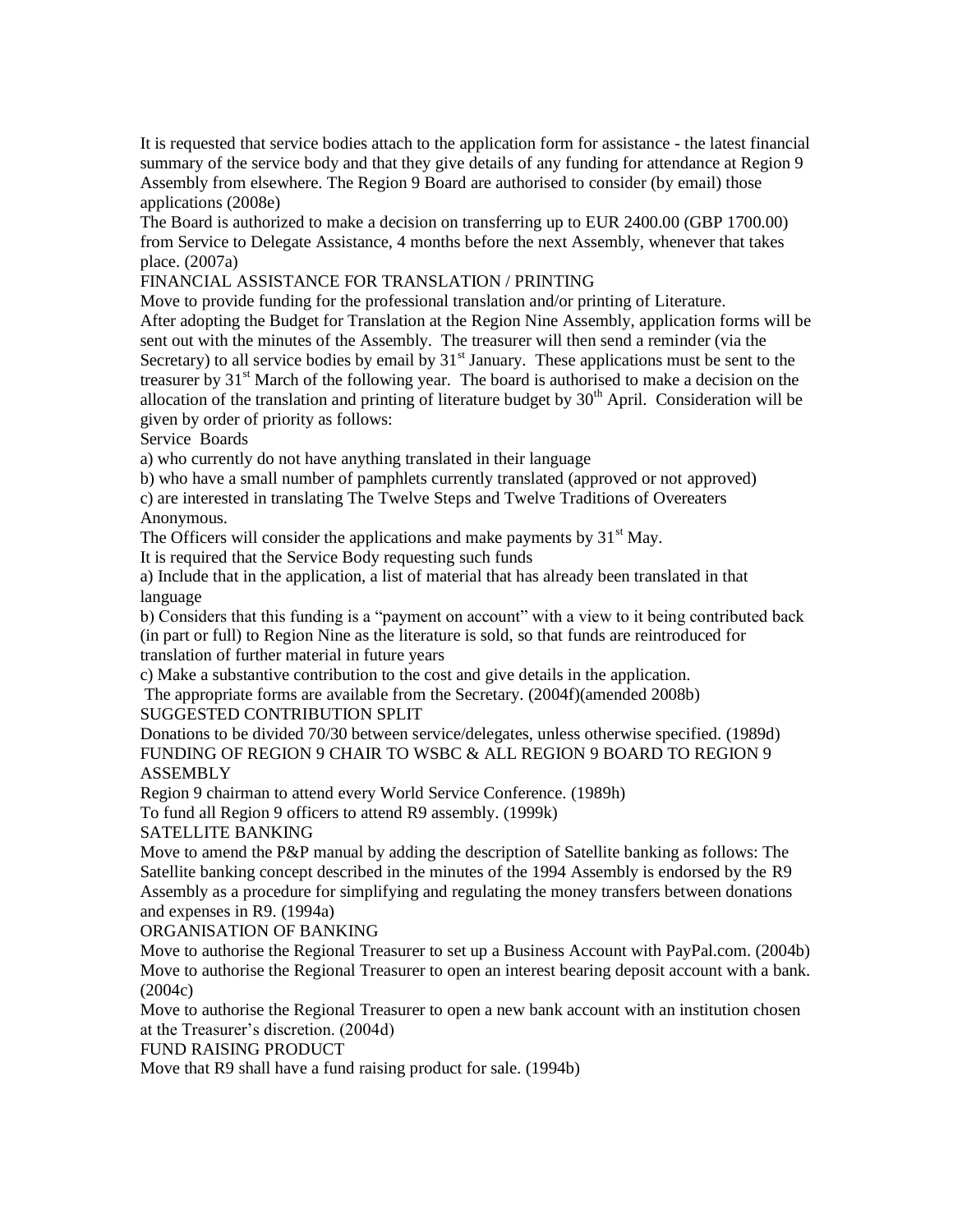The finance committee shall investigate and purchase OA Region 9 merchandise for sale at WSBC and other OA events, to raise funds for Region 9. (2002f)

SUGGESTED CONTRIBUTION TO REGION 9

To suggest to all Region 9 groups and service bodies that they aim to contribute a minimum of 5% of their annual income to Region 9. The suggested contribution, however it is to be paid, payable before  $1<sup>st</sup>$  September each year. (2009c)

SUGGESTED CONTRIBUTION TO WSO

Adopt a suggested contribution per group to WSO however it is paid of equal to 1/3 of its contribution to Region 9. (2006i)

#### ACCOUNTING YEAR, ACCOUNTS & REVIEW THEREOF

The Account year for Region 9 shall be 1st June to 31st May and the review of these accounts shall be completed by 31st August of the same year.

The person reviewing the accounts shall be an appointee of the Region 9 Board and shall ideally be a qualified account (or equivalent) and shall live in the same country as the Region 9 Treasurer.

The Region 9 Treasurer shall make available to the person reviewing the accounts all records, or copies of all records relating to the Region 9 Accounts.

The Region 9 Treasurer will furnish the person reviewing the accounts with details of all monies held in Satellite Banking and the names and addresses of the person/bodies holding these monies. The person reviewing the accounts shall satisfy themselves of the accuracy of the Region 9 Accounts and shall verify the balance in all Satellite Banking Accounts.

The person reviewing the accounts shall submit a written report to the Region 9 Board. (2006b) REGISTRATION FEE FOR ASSEMBLY

Move to charge 50€/£33 or equivalent registration fee for the Region Nine Assembly, payable upon registration at the Assembly. (2006d)

AD-HOC PAYMENTS FOR MISCELLANEOUS BY COMMITTEE CHAIRS That Committee Chairpersons can spend up to EUR 110.00 (GBP 73.33) for Region 9 without

prior permission from Assembly, Region 9 Chairperson or Secretary. (2006g)

## **VI WEBSITE**

#### ACQUIRE WEBSITE FOR REGION 9 & COMMITTEE ESTABLISHED TO AGREE CONTENT & DESIGN

Region 9 will register/purchase the domain name " OARegion9.org Cost: £20/year (\$30/year to buy domain name); usually paid 2 years in advance (monthly)  $+ £50$  for source (to keep it running), DNS Service (£80 per year?) (2000b)

NB The Region 9 website address has now been revised to :- [www.region9oa.org](http://www.region9oa.org/)

Motion adopted to establish a Region 9 web site. A committee will be set up to agree content and technical design.

Committee members will include

-content editor

-technical editor

who will liaise with the Region 9 Board. (2001c)

AUTOMATION OF WORLD SERVICE ONLINE MEETING

Motion adopted that Region 9

a) investigates options and cost benefits for the automation of the world service online meeting.

b) contact other Region chairs to get their views on the value of the automation with a view to putting forward a proposal to the world service office at the next world service business conference. (2001e)

WSO ONLINE MEETING DIRECTORY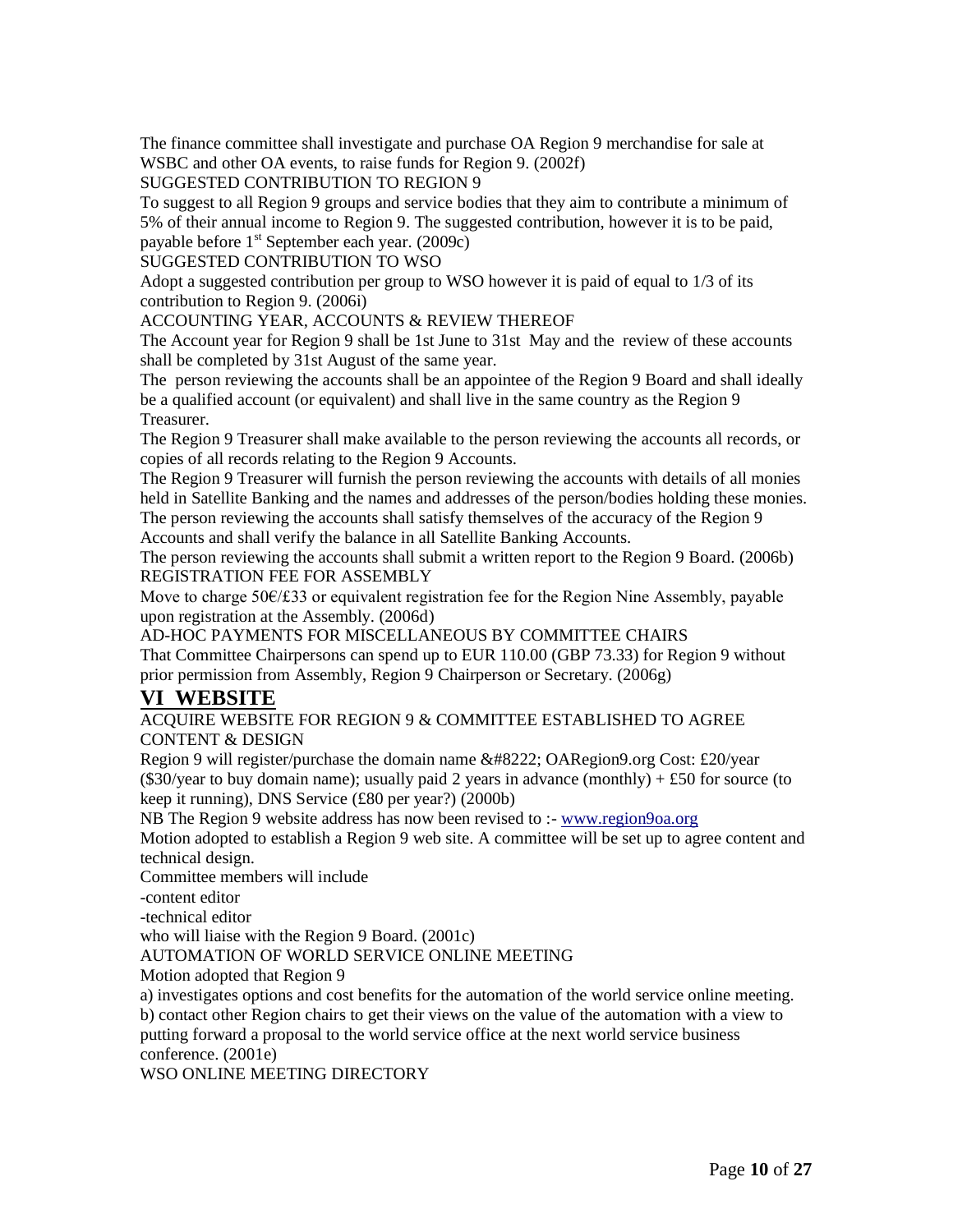We move to ask World Service, to investigate the options and costs to improve the search capabilities of the world service online meeting directory. The search results should be narrowed down by allowing search by "closest city" and zip code, and the results should be displayed in a single page making it quicker to find the appropriate meeting. The meeting form would have to be changed to include "closest city." (2002d)

#### PUBLICATIONS POLICY

Every registered Service Body within Region 9, as well as the WSO or other Regions, can submit material to place on the Region 9 website. (2008l)

We move to create a document explaining the procedure for application to the Region 9 translation fund. (2009a)

MAINTAINING ANONYMITY

The Region 9 Electronic Communications Committee Chair and the Region 9 Secretary will ensure anonymity is maintained when publishing material from registered Service Bodies within Region 9, WSO or other Regions. (2008m)

NOTIFICATION FOR FUNDING FOR TRANSLATION

The Region 9 Website should include the "Notification concerning Application for Funding for Translation and Printing of OA 12 Steps and 12 Traditions in Region 9" as attached to this motion. (2010a)

The Region 9 Website should include the document "How do service bodies trying to translate OA literature apply for financial assistance from Region 9?" (Refer Appendix) (2010c)

### **VII SERVICE BODIES**

#### MANUAL FOR NATIONAL /LANGUAGE SERVICE BOARDS

Motion adopted that Region 9 should produce a Manual for National and Language Service Boards, including sample Bylaws, that allow flexibility and options for different needs, with examples from bylaws already established and from the current draft. (2001b)

Move that the Assembly adopt the outline of the guidelines as revised for National/Language Service Boards. (2002a)cAdoption of the Guidelines for National/Language Service Boards under the title Region 9 Manual: Guidelines for National/Language Service Boards and also publish it on the Region Web Site. (2005c)

NEW GROUPS & CONTACT WITHIN REGION 9

When new groups emerge in R9 the Chair and Trustee will encourage neighbours to help each other and use money from the liaison budget to promote service visits from an existing IG or NSB to these new areas of OA activity. (1996g)

RESTRUCTURING WSBC

This Region believes that restructuring decisions should take account of both cost and principle – they are equally important. (200f)

OA OVERALL SERVICE STRUCTURE

The following statements were adopted. Under the current structure we do not recommend breaking up into further groups. Recommend Option 1. To consider carrying on as is.

Recommend that the assembly seek to improve communication during the year and that the strategic planning groups specifically work on this as action items. For now we do not foresee the development of an OA International and believe it is in the best interest of countries in Region 9 to maintain representation at WSBC.

We recommend that Region 9 Assembly take action to promote an increase of contributions to Region 9 and World Service Office.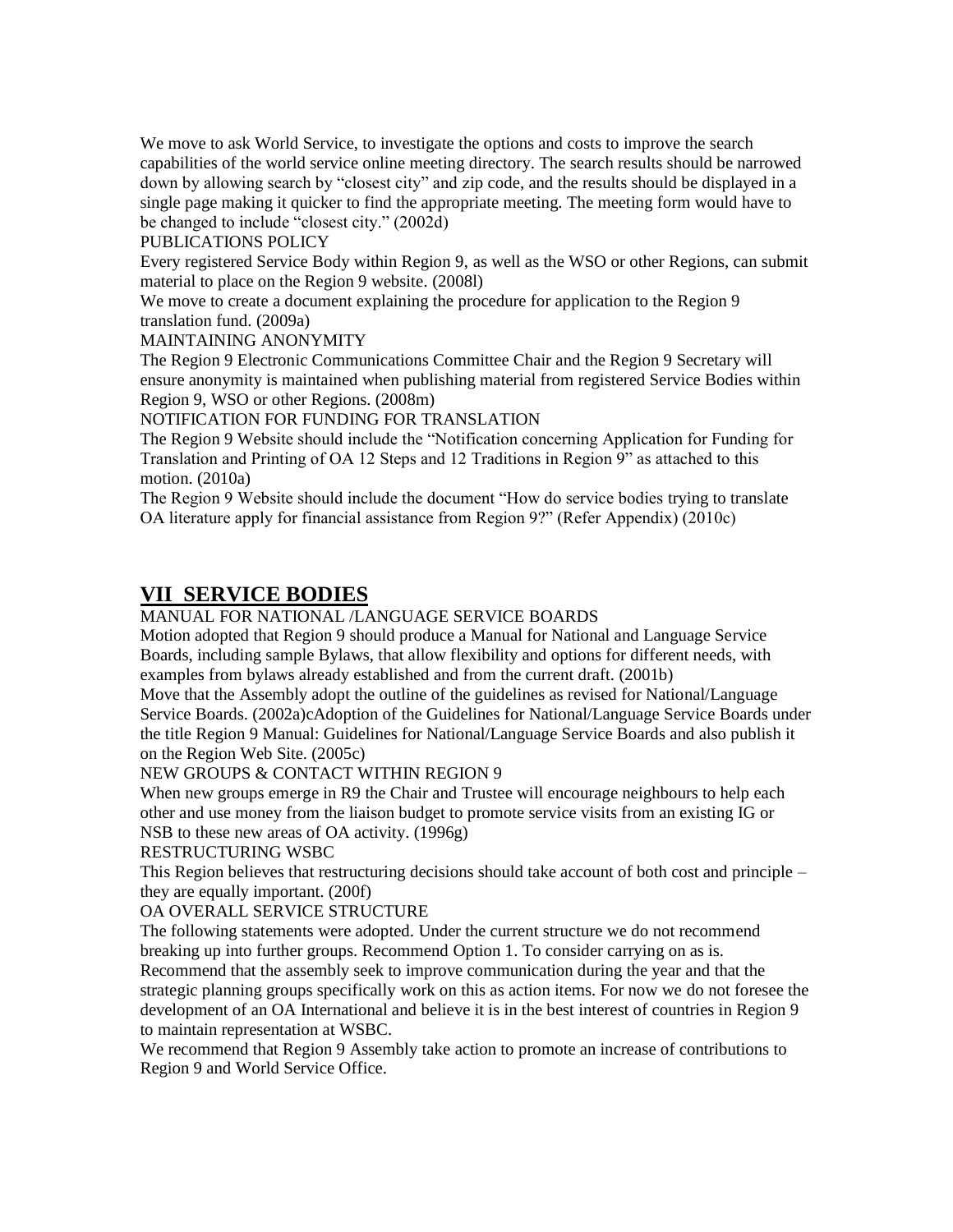We do not recommend country autonomy at this time.

In the long term we see Europe & Eastern Mediterranean as one group and Africa and Asia as separate groups. (2000c)

1. Motion adopted reaffirm the 2000 Region 9 Assembly statement:

For now we do not foresee the development of an OA International and believe it is in the best interest of countries in Region 9 to maintain representation at World Service Business Conference.

We recommend that Region 9 Assembly take action to promote an increase of contributions to Region 9 and World Service Office.

We do not recommend country autonomy at this time.

2. Continue to relay this message within the OA service structure, creating a restructuring subcommittee for this purpose. (2001a)

REGISTER OF SERVICE BODIES AND ATTENDANCE TO BE INCLUDED IN ASSEMBLY MATERIALS

The Assembly Materials of Region 9 are to include a register of Region 9 countries with details of Intergroups in each country and the current number of groups, also including details of when the service body was represented at Region Assembly. (2010c)

## **VIII PUBLIC INFORMATION**

#### REGION 9 WEEK

Move to adopt a Region 9 week to think of our members and the still suffering compulsive overeater. Also in view of our geography, countries, states and language barriers within our Region to think about OAs who may be living in troubled or poor areas. (2006e)

The first week of September is designated as Region 9 week. (2008c)

The Assembly will make a detailed plan for PI work in order to increase awareness of OA in countries that do not have any OA meetings at all or have only very few meetings. The nature and content of this PI will be decided by the Assembly or the Translation and PI committees. (2008i)

## **IX WORLD SERVICE BUSINESS CONFERENCE & WSO**

FUNDING OF REGION 9 CHAIR TO WSBC

Region 9 chairman to attend every World Service Conference. (1989h) REGIONAL DELEGATES TO WSBC

1. If the Region is represented by less than forty per cent of its Intergroups, up to 5 additional delegates to WSBC could be selected.

2. Preference shall be given to Delegates from Intergroups and service bodies that otherwise will not be represented.

3. If there are no candidates from those Intergroups, the Region 9 Assembly will select the candidates from among its voting members who will be able to attend WSBC.

4. The selection of candidates will be made at the yearly Region 9 Assembly.

5. All candidates have to comply with the qualifications for delegates in the OA Inc, Bylaws, Subpart B, Article X, Section 3, c, 1-5.

6. Intergroups that submit candidates to be selected as Region 9 Delegates to the WSBC have to file an application at least 60 days prior to the Region 9 Assembly where the selection will be made.

7. All applications are to be sent to the Region 9 Treasurer.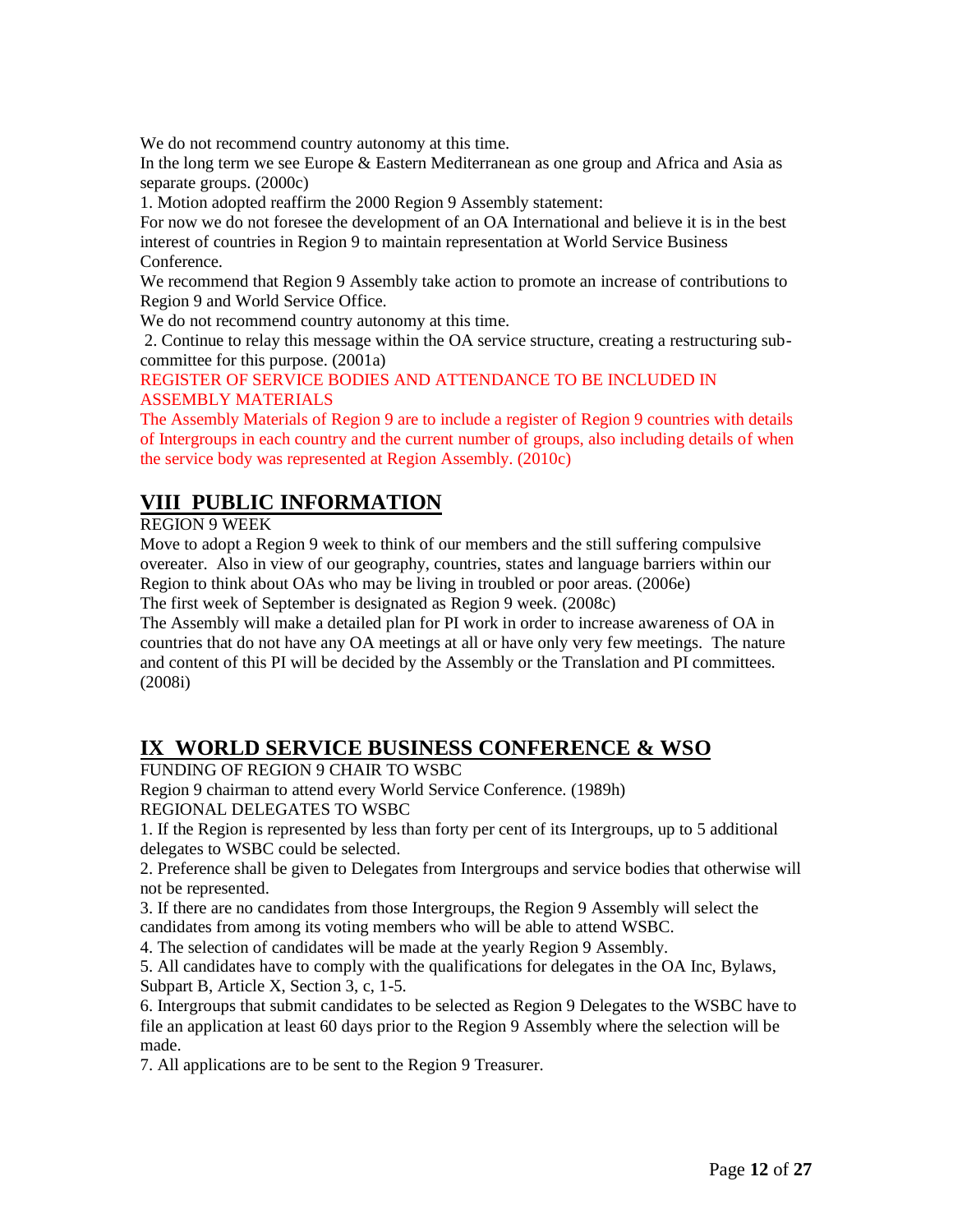8. The Treasurer will inform the Region 9 Assembly of the Candidates on the Friday morning and the Assembly will make a selection from among those having filed the Application provided they meet the requirements.

9. The funding of the Region 9 Delegate will depend on the availability of funds. If the funds are available the Region 9 Delegate to the WSBC will be funded according to the Policy and Procedure 1996h.

10. Prior to selection of the delegates, the Treasurer will inform the Assembly of the funds available for this purpose.

11. The number of delegates selected will depend on the funds available, but in any case shall not be more than five. (2006c)

#### COMMUNICATION FROM WSO

Move to instruct WSO that all mailings sent out to Service Boards and which require responses to be returned to WSO, will allow for a minimum of 60 days for the required response to be returned. These mailings will be made available electronically and electronic returns will be acceptable. (2002k)

#### FUNDING OF REGION 9 DELEGATES

Delegates representing Region 9 as a whole may be sent to the WSBC if funds are available within the Region 9 budget or from the WSO. Those delegates will be (in order of privilege, in case the financial supplies are limited): the R9 board secretary, the R9 treasurer, and/or OA members from within Region 9 who have been to the World Service Business Conference before, meet the requirements for a WSBC delegate and will not be representing any other service body at the WSBC. Information about such persons being sought will be mailed to the service bodies that are sending delegates to the R9 Assembly in the year before the Conference in Question, the order of applications will determine the choice of the future Region 9 delegates. (2010f)

#### **X CONVENTION**

DURATION OF CONVENTION & MISC

Length of Convention at the discretion of its host SB. (1991l)

The annual Region 9 Assembly will be held within Region Nine. On even years, a Region 9 Convention will not be necessarily held. (1999b)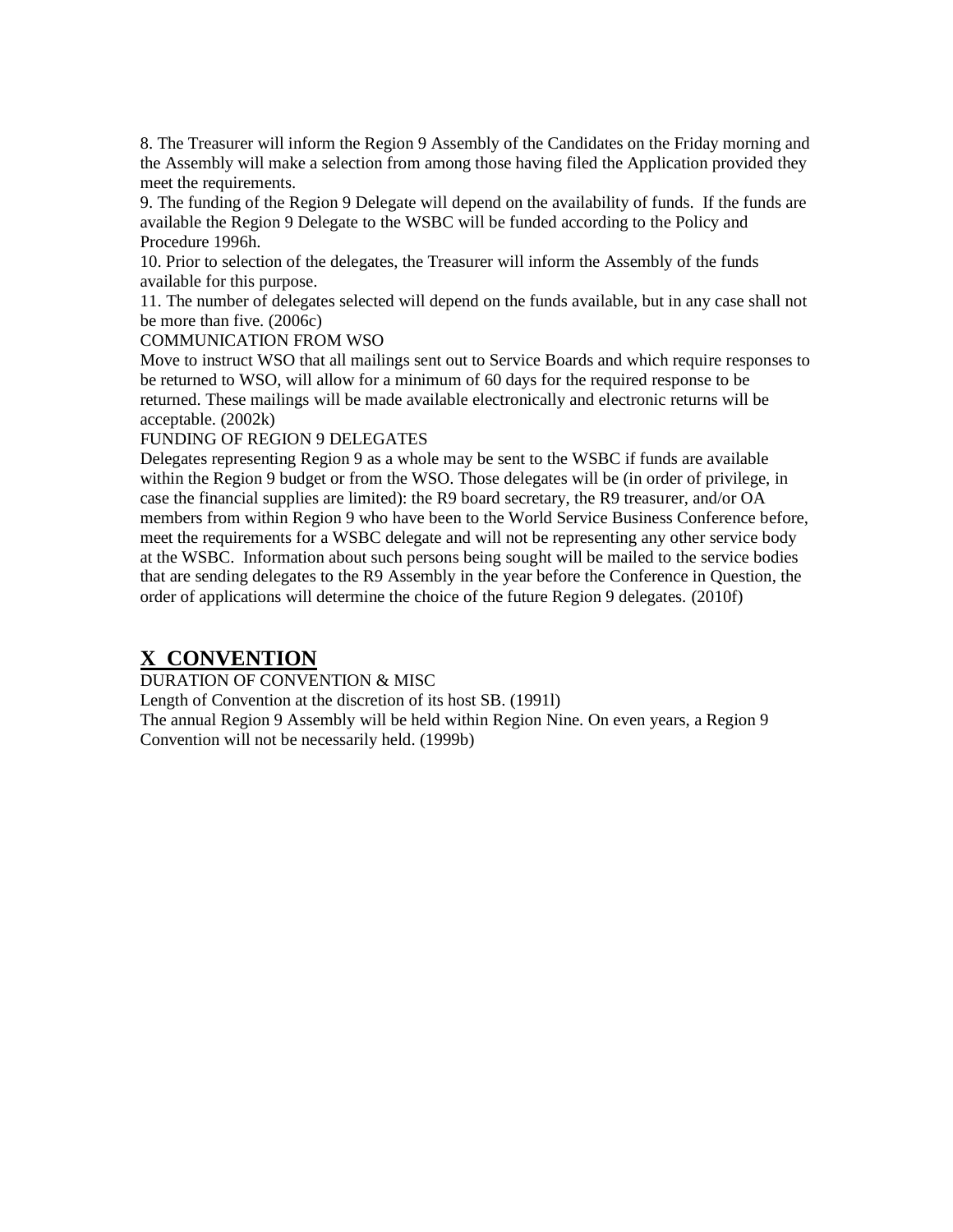## **XI MISCELLANEOUS**

REGION 9 OFFICE

Move to adopt a policy to prepare guidelines for setting up an office. (1995k) ANOREXIA / BULIMIA

Region 9 to propose new business policy motion for WSBC 1998 to rescind WSBC policy 1982a that states "Overeaters Anonymous does not have any literature for specific eating disorders other than compulsive overeating. We welcome in love and fellowship all who have the desire to stop eating compulsively". (1997f)

Anorexic/Bulimic issue After a long and moving discussion the following position statement was adopted:

We believe our literature is not yet inclusive; it is especially important that the first contact with a newcomer (of all types) be inclusive.

The term "compulsive eater" is more inclusive than "compulsive overeater."

Some members feel that the term "abstinence" is the biggest obstacle to an inclusive approach. The majority feel that what we have in common is our thinking.

Some feel that the real differences exist but that it is possible to find common ground within the existing literature. (1997h)

WSO ENCRYPTION PROGRAM TO SAFEGUARD ANONYMITY & PERSONAL DATA Move to implement an encryption program within 3 months to allow for secure transmission of all online meeting updates, between the computer at which the data is entered and the WSO server. This program will further safeguard the anonymity of members whose personal data appears on the update form. (2002i)

FOOD PLANS

Move that in the event that WSBC does not adopt the pamphlet Dignity of Choice, the WSBC Policy 2000a directing the Board of Trustees to develop this pamphlet, will be rescinded. The Board of Trustees shall evaluate the events that took place at WSBC between 2000-2003. The BOT will collect further information from Regions, National/Language Service Boards and Intergroups and will submit their conclusions and/or proposals for bringing about unity on the issue of food plans to WSBC 2004.(2002l)

NOTEBOOK

Region 9 will cease to publish the Notebook. (2004e)

REGION 9 NEWSLETTER

Region 9 Assembly to implement a newsletter. The newsletter is to be produced at least once a year, after the assembly. This Region 9 Newsletter might include articles written by the Region 9 Committees, the Region 9 Representatives, the Region 9 Board and the R9 Trustee as well as news about the assembly itself that is not included in the minutes, and other features and articles relevant to the region. The R9 Newsletter is recommended to be 2 pages in size with one page divided equally and to be devoted to articles from the Region 9 Committees. The other page to be devoted to articles submitted by representatives attending the assembly or the R9 Board / Trustee. The Newsletter will be assembled by an appointed member of Region 9 and the R9 Secretary. Articles should be submitted within 45 days of the assembly. The newsletter will then be produced within a further  $-30$  days, reviewed by the R9 Board  $\&$  Trustee and then placed on the Region 9 website. (2010e)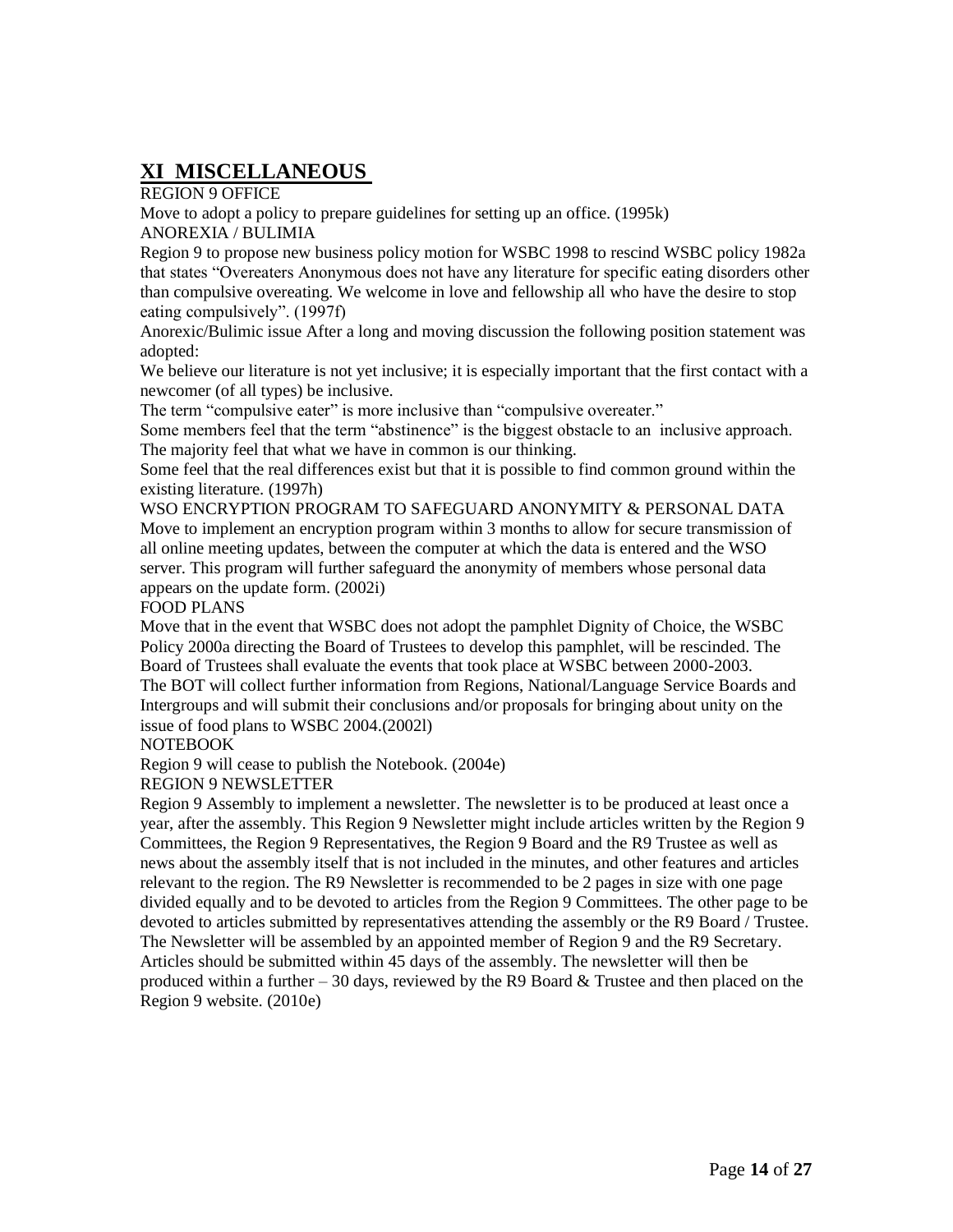## **OVEREATERS ANONYMOUS**

## **REGION NINE POLICIES AND PROCEDURES MANUAL**

## **A SUMMARY OF CONTINUING EFFECTS MOTIONS 1983-2009**

#### **INTRODUCTION**

It is noted that all motions appearing in this summary were adopted by the group conscience of the Overeaters Anonymous Region Nine Assembly. Furthermore, until changed, these motions set self-imposed limits on the Region.

#### **Continuing Effect Motions**

| 1983a             | The primary purpose of the Region 9 Assembly is the same as that of all OA service<br>- to carry the OA message to the still suffering compulsive overeaters, wherever they<br>live and whatever language they speak. In fulfilling our purpose, we should ever<br>strive to achieve worldwide OA unity and common policies among all countries.<br>With love and tolerance as our code, together we can do what we could never do<br>alone. |
|-------------------|----------------------------------------------------------------------------------------------------------------------------------------------------------------------------------------------------------------------------------------------------------------------------------------------------------------------------------------------------------------------------------------------------------------------------------------------|
| 1983d             | In the event of an Intergroup having on hand funds raised for Region 9, these can,<br>with permission, be used for Region 9 purposes in that country without going<br>through central account.                                                                                                                                                                                                                                               |
| 1985b             | Financial assistance be granted to delegates travelling to Region 9 Assemblies. Draft<br>claim form approved.                                                                                                                                                                                                                                                                                                                                |
| 1988d             | That the mailings to all member groups and Intergroups, as in article 5(ii) of the<br>Bylaws, shall include applications for assistance to be returned within 2 months. To<br>restrict assistance to Intergroups at present, and to include a registration form with<br>this mailing.                                                                                                                                                        |
| 1989b             | That Assembly be extended to two full days.                                                                                                                                                                                                                                                                                                                                                                                                  |
| 1989d             | Donations to be divided 70/30 between service/delegates, unless otherwise specified.                                                                                                                                                                                                                                                                                                                                                         |
| 1989h             | Region 9 chairman to attend every World Service Conference.                                                                                                                                                                                                                                                                                                                                                                                  |
| 1991 <sub>k</sub> | Motion adopted for proposal as an amendment to WSBC bylaws "An applicant for<br>R9 trustee shall live in R9 and also have at least one year's service on the board or<br>committee level of the R9 assembly."                                                                                                                                                                                                                                |
| 19911             | Motion to leave the length of a convention at the discretion of a host country agreed.                                                                                                                                                                                                                                                                                                                                                       |
| 1991m             | Motion to call the European Service meeting, the R9 European Service meeting<br>agreed                                                                                                                                                                                                                                                                                                                                                       |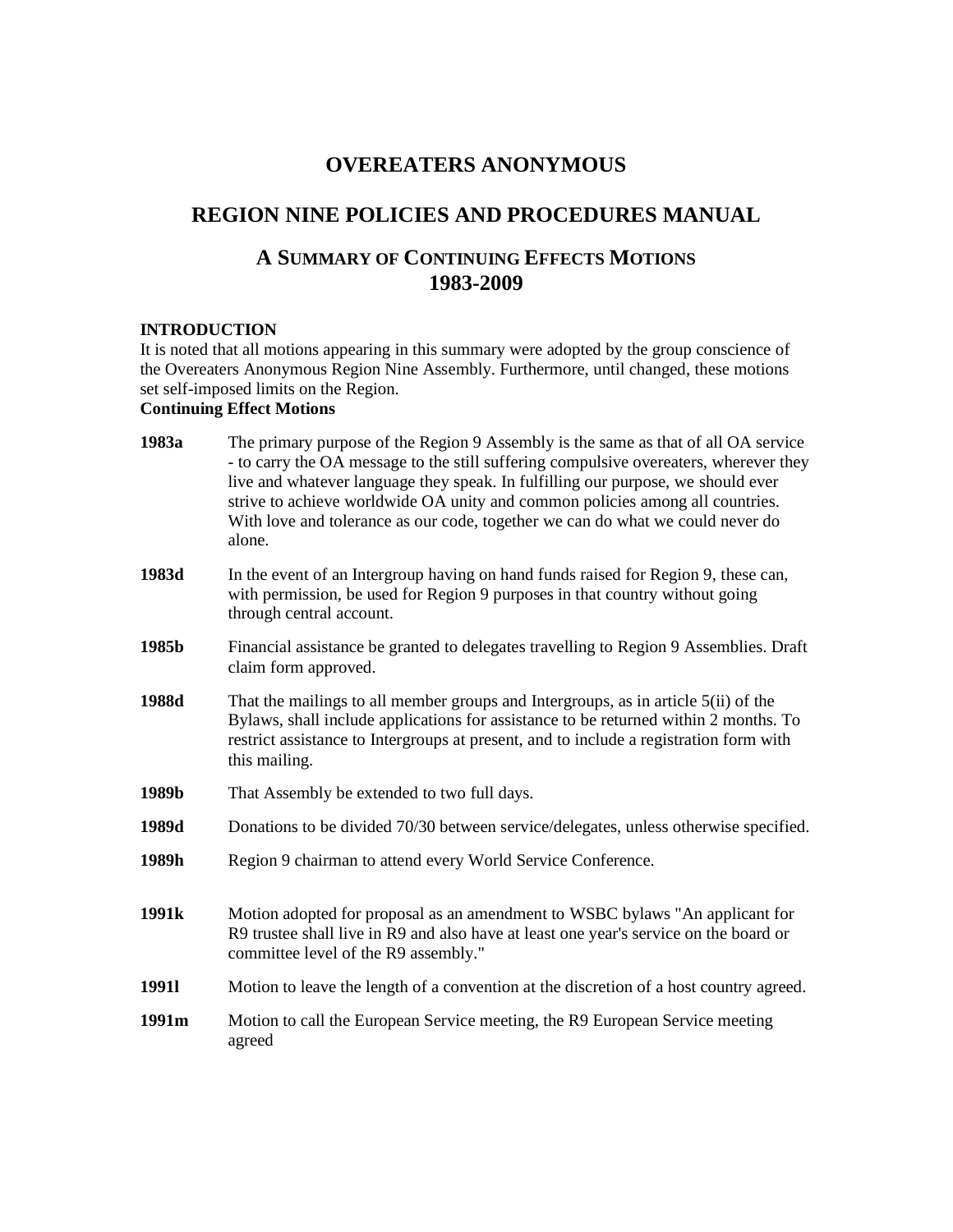| 1994a | Move to amend the P&P manual by adding the description of Satellite banking as<br>follows: The Satellite banking concept described in the minutes of the 1994<br>Assembly is endorsed by the R9 Assembly as a procedure for simplifying and<br>regulating the money transfers between donations and expenses in R9.                                         |
|-------|-------------------------------------------------------------------------------------------------------------------------------------------------------------------------------------------------------------------------------------------------------------------------------------------------------------------------------------------------------------|
| 1994b | Move that R9 shall have a fund raising product for sale.                                                                                                                                                                                                                                                                                                    |
| 1995j | Move to adopt a policy to translate material into French. This material will include<br>information from Region 9 and WSO, and various forms. The policy would be<br>implemented by a committee of Israeli members, to be formed for this purpose.                                                                                                          |
| 1995k | Move to adopt a policy to prepare guidelines for setting up an office.                                                                                                                                                                                                                                                                                      |
| 1995m | Move that Region 9 adopts the following forms:                                                                                                                                                                                                                                                                                                              |
|       | 1. Officer and Committee Chairs                                                                                                                                                                                                                                                                                                                             |
|       | 2. Delegate Registration.                                                                                                                                                                                                                                                                                                                                   |
| 1996f | The Assembly will divide up the list of IGs and NSBs not represented here at<br>Assembly amongst the delegates who are here. Each delegate here will be<br>responsible for undertaking some liaison activity with the IG or NSB they have<br>adopted. Each delegate will then submit a written report to the Region 9 Chair within<br>6 months of Assembly. |
| 1996g | When new groups emerge in R9 the Chair and Trustee will encourage neighbours to<br>help each other and use money from the liaison budget to promote service visits<br>from an existing IG or NSB to these new areas of OA activity.                                                                                                                         |
| 1996h | The Assembly resolves that priority for financial assistance for Regional<br>representatives travelling to the R9 Assembly will be given to those IGs and NSBs<br>with the greatest distance to travel and secondly to those attending their first<br>Assembly.                                                                                             |
| 1997a | At each Assembly there will be an orientation session. The aim being to give<br>delegates (particularly first time delegates) a general overview of the processes of<br>the Assembly.                                                                                                                                                                       |
| 1997b | The following committees will operate: Budget, Bylaws, Electronic<br>Communications, Translations.                                                                                                                                                                                                                                                          |
|       | TRANSLATIONS COMMITTEE CHAIR Will be the centre for information flow<br>about translation and printing of OA material, both for matters of policy and of<br>process.                                                                                                                                                                                        |
|       | ELECTRONIC COMMUNICATIONS Will be the centre for information flow<br>about electronic communications, both for matters of policy and of process.                                                                                                                                                                                                            |
|       | REGION 9 PLAN (formally "Long Range Planning Committee") The Long Range<br>Planning Committee has completed its work and will cease to exist. Planning will<br>form part of the work of the full Assembly. One member will be appointed to give a<br>presentation on Region 9 planning at each Assembly.                                                    |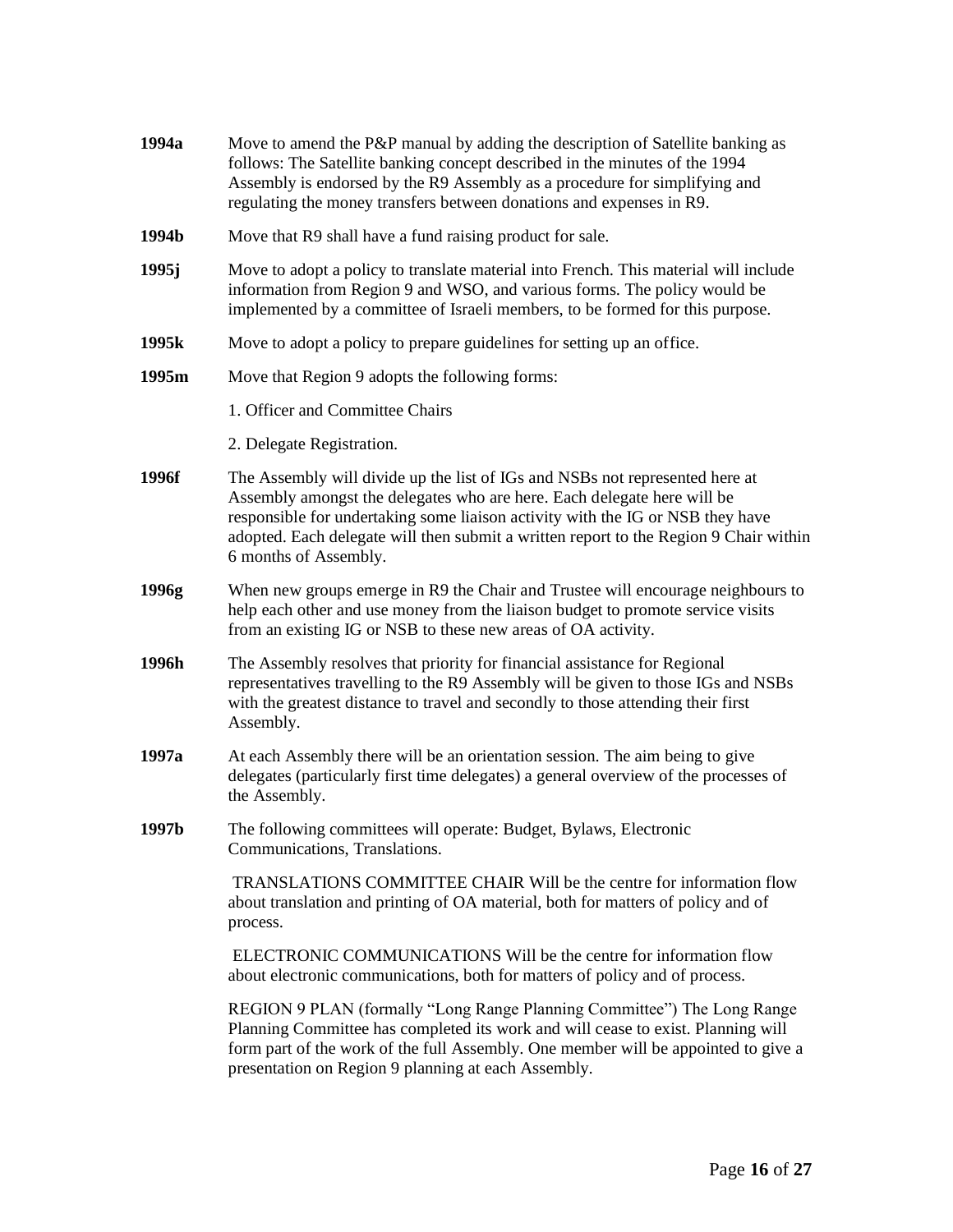| 1997f | Region 9 to propose new business policy motion for WSBC 1998 to rescind WSBC<br>policy 1982a that states "Overeaters Anonymous does not have any literature for<br>specific eating disorders other than compulsive overeating. We welcome in love and<br>fellowship all who have the desire to stop eating compulsively". |
|-------|---------------------------------------------------------------------------------------------------------------------------------------------------------------------------------------------------------------------------------------------------------------------------------------------------------------------------|
| 1997h | Anorexic/Bulimic issue After a long and moving discussion the following position<br>statement was adopted:                                                                                                                                                                                                                |
|       | We believe our literature is not yet inclusive; it is especially important that the first<br>contact with a newcomer (of all types) be inclusive.                                                                                                                                                                         |
|       | The term "compulsive eater" is more inclusive than "compulsive overeater."                                                                                                                                                                                                                                                |
|       | Some members feel that the term "abstinence" is the biggest obstacle to an<br>inclusive approach.                                                                                                                                                                                                                         |
|       | The majority feel that what we have in common is our thinking.                                                                                                                                                                                                                                                            |
|       | Some feel that the real differences exist but that it is possible to find common<br>ground within the existing literature.                                                                                                                                                                                                |
| 1999a | Addresses are to be provided on the contact list attached to the assembly minutes.<br>Any person not willing to have their address published, should advise the secretary<br>at the Assembly, who will not publish their address.                                                                                         |
| 1999b | The annual Region 9 Assembly will be held within Region Nine.                                                                                                                                                                                                                                                             |
| 1999e | To suggest to all Region 9 Intergroups and National/Language Service Boards that<br>they set a goal for annual Contributions to R9. The suggested amount will be<br>reviewed at the annual Assembly.                                                                                                                      |
| 1999g | Amended 2004e                                                                                                                                                                                                                                                                                                             |
| 1999h | Move to adopt the following                                                                                                                                                                                                                                                                                               |
|       | JOB DESCRIPTIONS FOR BOARD AND COMMITTEE CHAIRS as part of our<br>Regional policy and procedure.                                                                                                                                                                                                                          |
|       | <b>CHAIRPERSON:</b>                                                                                                                                                                                                                                                                                                       |
|       | The Chairperson is elected by the Region 9 Assembly for a period of two years and<br>fills a variety of duties:                                                                                                                                                                                                           |
|       | - Chairs the R9 business assemblies, including preparation of the Agenda                                                                                                                                                                                                                                                  |
|       | - Communicates with the different R9 officers and committees during the year                                                                                                                                                                                                                                              |
|       |                                                                                                                                                                                                                                                                                                                           |

- Attends functions within the Region, where budget allows
- Represents R9 at the World Service level, including at the WSBC
- Represents R9 in the Board of Trustees Intergroup and Region committee (IGAR)
- Works with the R9 Trustee on some of the issues directly concerning the Region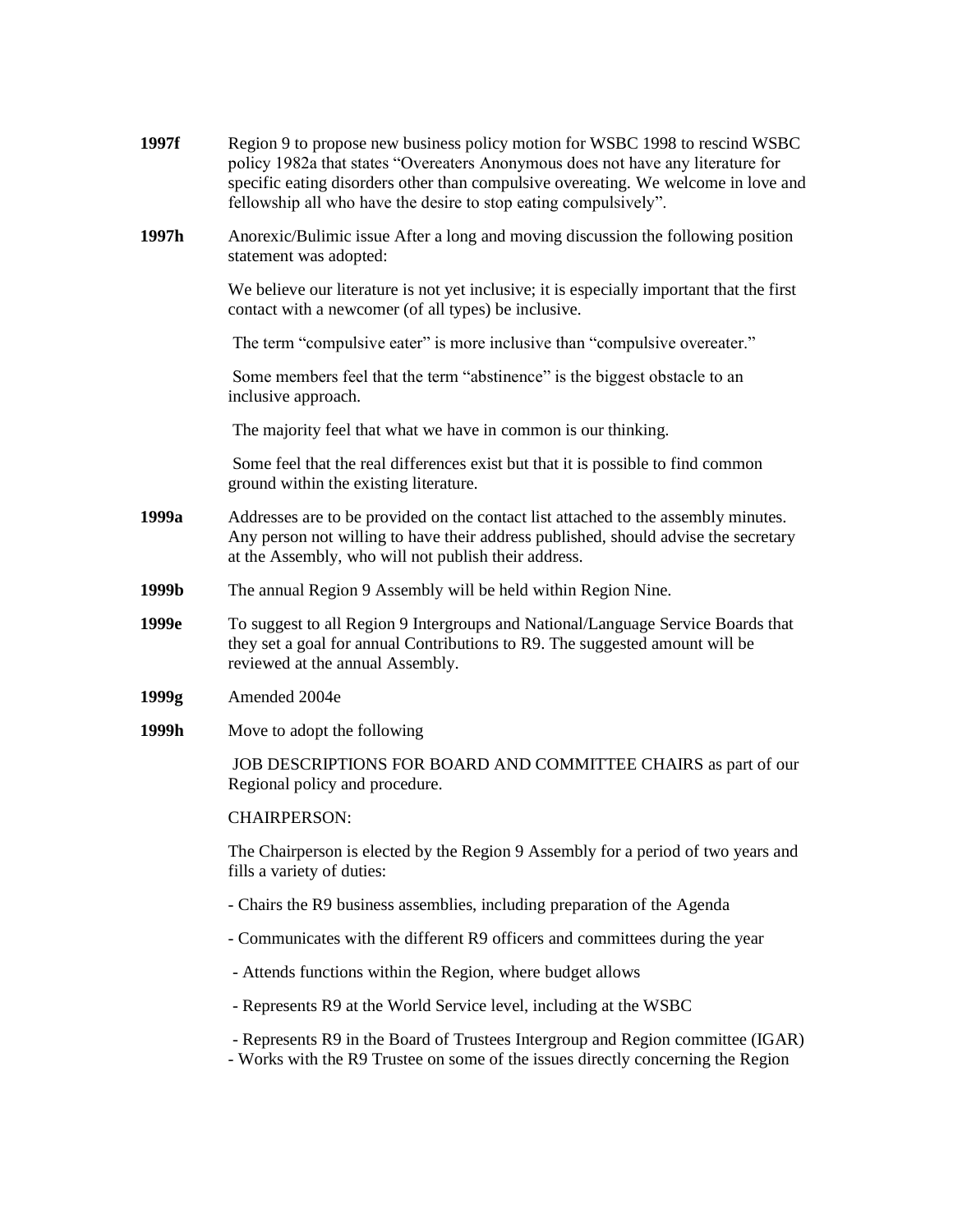- Chairs the R9 Board

- Is responsible for ensuring that an Officer Nomination form is sent to each Intergroup and Delegate in an election year

- Is responsible for sending a Bid form for hosting a R9 Assembly to Intergroups and Delegates on election year

#### TREASURER:

The Treasurer is elected by the Region 9 Assembly for a period of two years and fills a variety of duties:

- Chairs R9's Budget and Finance committee
- Prepares an annual budget for approval of the assembly

- Maintains records of all Income and expenses incurred by the different activities in the Region

- Provide an annual report of all contributions received, as well as income and expenses

- Maintains the R9 bank account and records of monies kept by different functions in other countries (satellite banking)

- Serves on the R9 Board

#### SECRETARY:

The main responsibilities of the Secretary are to produce and mail minutes of all Region 9 Assemblies, and maintain updated listing of R9 Intergroups and National/Language Service Boards. The procedure for this is as follows:

#### MINUTES OF THE ASSEMBLY:

1. The Chair will send out an agenda prior to the Assembly, and will include reminders to all Officers and presenters of topics to bring with them to Assembly a written report for inclusion with the minutes.

2. It is useful to record the Assembly with a tape recorder. A small hand held machine is quite adequate.

3. At Assembly, the Secretary needs to collect copies of all reports to be included with the minutes. It is also necessary that all motions are given to the Secretary in writing. It is important to note the name of the proposer and seconder, and the count of the voting on each motion.

4. The time scale for producing the minutes is short, and it is helpful to have copies of all paperwork to be included with the minutes in your possession, when coming home from the assembly, as there may not be time to use the postal system and still get the minutes out in the timescale set out in the bylaws.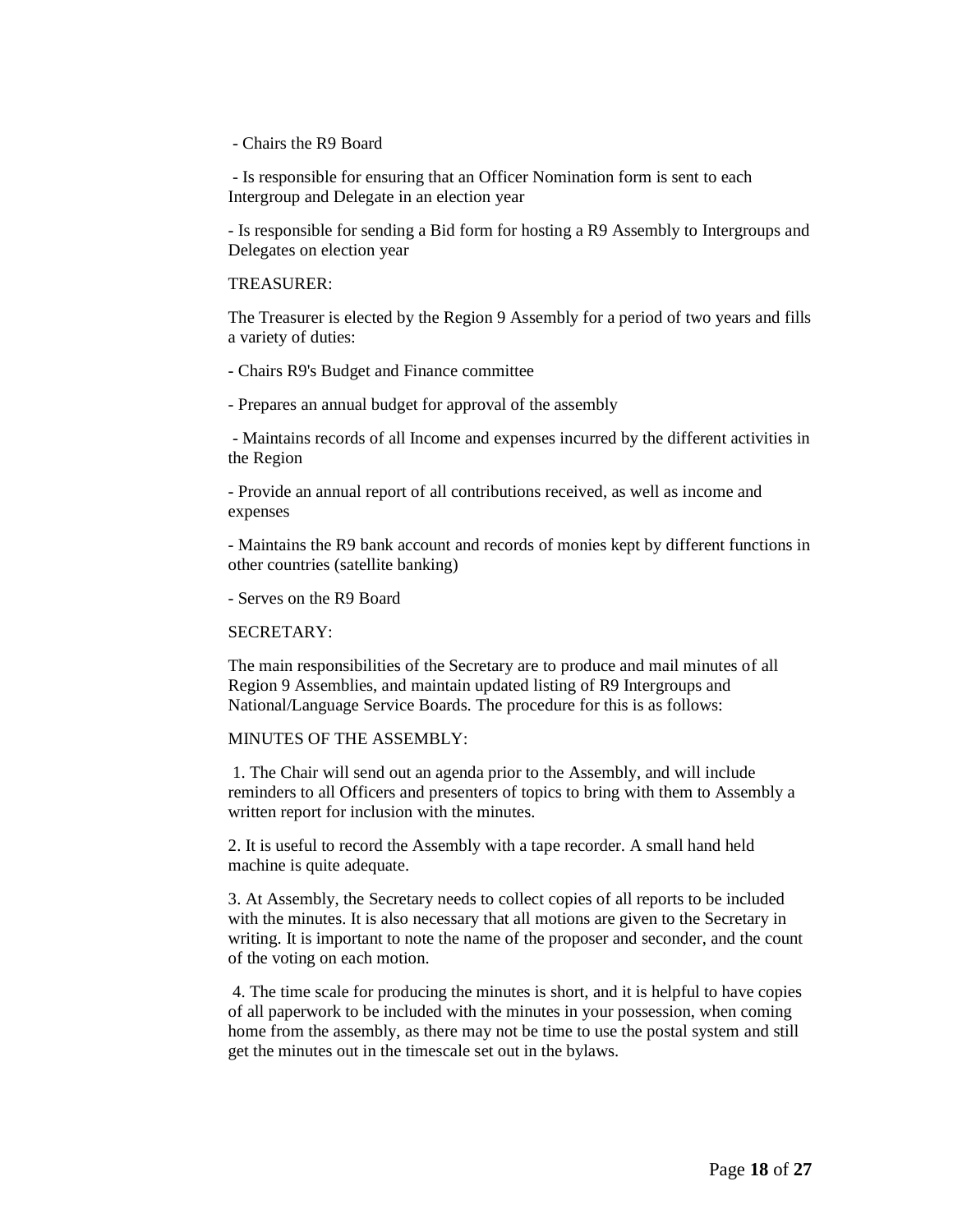5. Typing the actual minutes is time consuming. It's probably a full day's work. When the first draft is complete, it is useful to fax a copy of the minutes to the chair, or another officer who was present at the Assembly for any comments. It's also useful to have a local member proof read the minutes for spelling or grammar mistakes. The minutes will include all reports, and revised copies of the R9 Bylaws and P&P Manuals, if possible.

 6. Once the minutes are printed and bound in a simple binder, one copy can be taken to the post office where it is weighed and the postage costs for the different parts of the world assessed. Then one can buy the stamps and do the mailing from home, if that is suitable. The minutes are expensive to produce, so it is always helpful to keep a balance of monies in a satellite account if the Secretary is not in local contact with the Treasurer.

 UPDATE OF LISTS Another duty for the Secretary is to see that an up to date list of all R9 Intergroups and National/Language Service Boards is mailed periodically to each R9 officer. This is compiled from information which the Intergroups may send directly to the Secretary and also from the information which the World Service Office sends directly to the Secretary. The World Service Office will send a list of all Intergroups and meetings in R9 to the Secretary periodically, as well as all enquiry letters they may have received. The letters are forwarded to the Outreach chair who will send off letters welcoming new meetings. It is helpful for the Secretary to inform the R9 Trustee or Chair of new Intergroups forming in the Region. It is useful to keep in contact with the R9 Chair on a regular basis.

BYLAWS COMMITTEE The Chairperson of the Bylaws Committee is elected at the R9 Assembly and serves for a period of two years with the option of being re-elected for a further two years. The duties would include:

- Chairing committee meetings and reporting back to the R9 Assembly and Board when appropriate

- Ensuring that the Secretary gets written Bylaw reports at the beginning and end of Assembly

#### Amended 2008h

- Sending a printed copy of all proposed Bylaw Amendments to the Chair of the Board to be included in the mailing with the Agenda for Assembly

- Gathering an active committee to work throughout the year, reviewing the Bylaws and preparing new or revised motions where necessary. These members may be from anywhere within R9 but it is vitally important to encourage people from the Chair's local Intergroup who will be at hand to do the practical work

#### Amended 2008g

It is helpful to remember that when the Chairperson presents amendments she/he will have to defend them and so it can be helpful to have notes from the committee as to intent - one may not always remember why the committee selected a particular wording.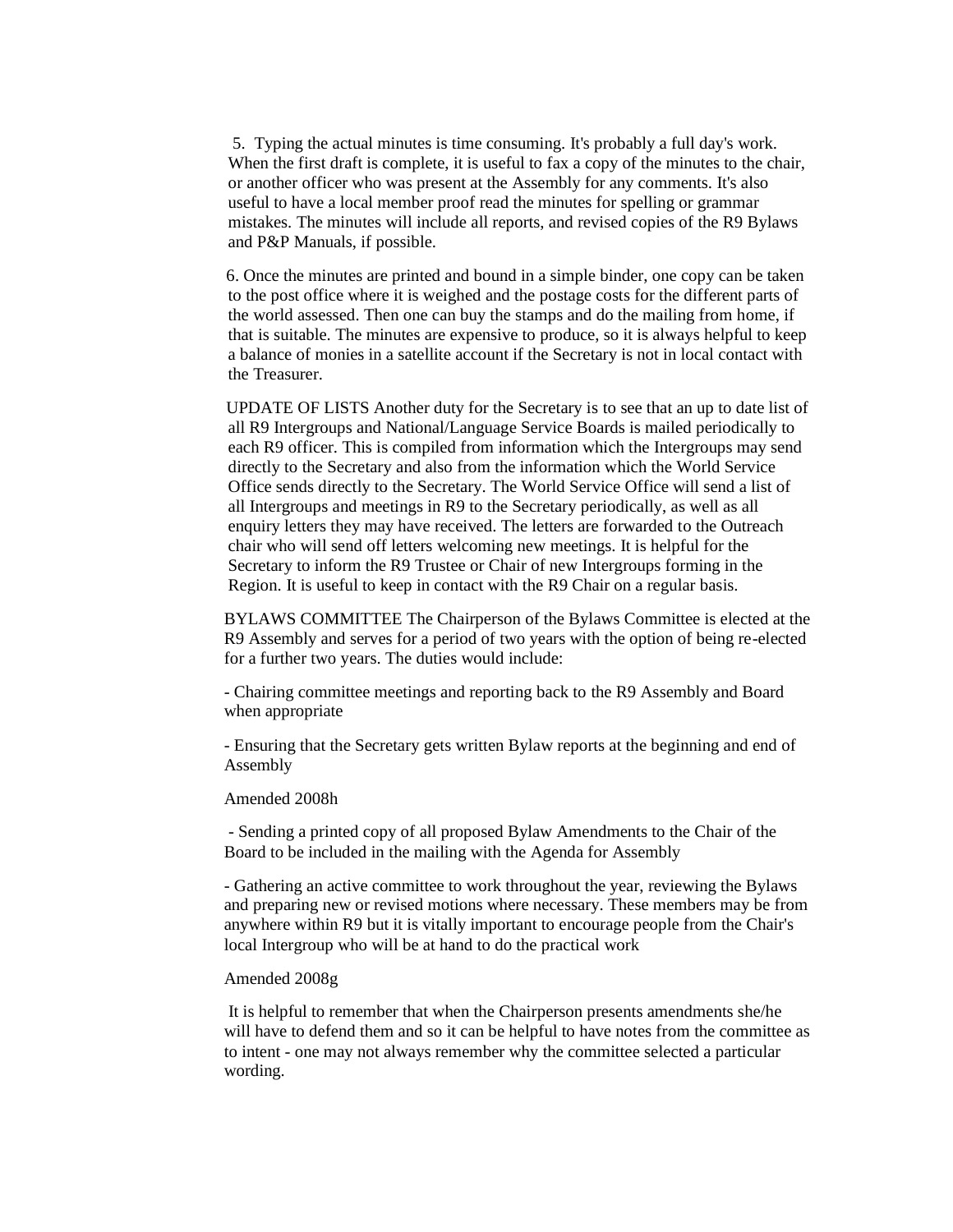| 1999k        | To fund all Region 9 officers to attend R9 assembly.                                                                                                                                                                                                                                                                                      |
|--------------|-------------------------------------------------------------------------------------------------------------------------------------------------------------------------------------------------------------------------------------------------------------------------------------------------------------------------------------------|
| 19991        | The Translation guidelines submitted by the Translations committee were adopted.                                                                                                                                                                                                                                                          |
| <b>2000b</b> | Region 9 will register/purchase the domain name " OARegion9.org Cost:<br>£20/year (\$30/year to buy domain name); usually paid 2 years in advance (monthly)<br>$+ £50$ for source (to keep it running), DNS Service (£80 per year?)                                                                                                       |
| <b>2000c</b> | The following statements were adopted. Under the current structure we do not<br>recommend breaking up into further groups. Recommend Option 1. To consider<br>carrying on as is.                                                                                                                                                          |
|              | Recommend that the assembly seek to improve communication during the year and<br>that the strategic planning groups specifically work on this as action items. For now<br>we do not foresee the development of an OA International and believe it is in the<br>best interest of countries in Region 9 to maintain representation at WSBC. |
|              | We recommend that Region 9 Assembly take action to promote an increase of<br>contributions to Region 9 and World Service Office.                                                                                                                                                                                                          |
|              | We do not recommend country autonomy at this time.                                                                                                                                                                                                                                                                                        |
|              | In the long term we see Europe $&$ Eastern Mediterranean as one group and Africa<br>and Asia as separate groups.                                                                                                                                                                                                                          |
| 2001a        | 1. Motion adopted reaffirm the 2000 Region 9 Assembly statement:                                                                                                                                                                                                                                                                          |
|              | For now we do not foresee the development of an OA International and believe it is<br>in the best interest of countries in Region 9 to maintain representation at World<br>Service Business Conference.                                                                                                                                   |
|              | We recommend that Region 9 Assembly take action to promote an increase of<br>contributions to Region 9 and World Service Office.                                                                                                                                                                                                          |
|              | We do not recommend country autonomy at this time.                                                                                                                                                                                                                                                                                        |
|              | 2. Continue to relay this message within the OA service structure, creating a<br>restructuring sub-committee for this purpose.                                                                                                                                                                                                            |
| 2001b        | Motion adopted that Region 9 should produce a Manual for National and Language<br>Service Boards, including sample Bylaws, that allow flexibility and options for<br>different needs, with examples from bylaws already established and from the current<br>draft.                                                                        |
| <b>2001c</b> | Motion adopted to establish a Region 9 web site. A committee will be set up to agree<br>content and technical design.                                                                                                                                                                                                                     |
|              | Committee members will include                                                                                                                                                                                                                                                                                                            |
|              | -content editor                                                                                                                                                                                                                                                                                                                           |
|              | -technical editor                                                                                                                                                                                                                                                                                                                         |
|              |                                                                                                                                                                                                                                                                                                                                           |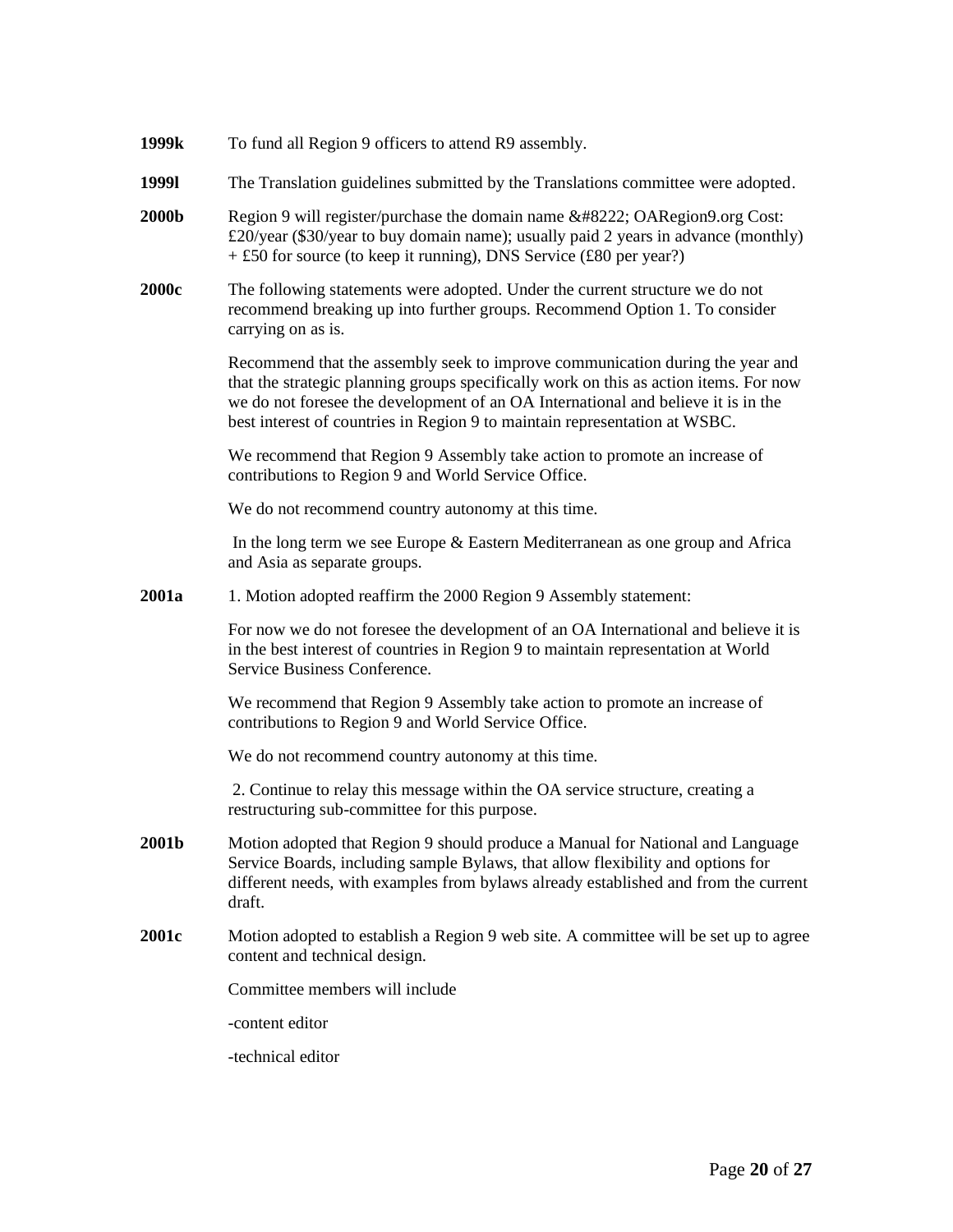|       | who will liaise with the Region 9 Board.                                                                                                                                                                                                                                                                                                                                                                                                    |
|-------|---------------------------------------------------------------------------------------------------------------------------------------------------------------------------------------------------------------------------------------------------------------------------------------------------------------------------------------------------------------------------------------------------------------------------------------------|
| 2001e | Motion adopted that Region 9                                                                                                                                                                                                                                                                                                                                                                                                                |
|       | a) investigates options and cost benefits for the automation of the world service<br>online meeting.                                                                                                                                                                                                                                                                                                                                        |
|       | b) contact other Region chairs to get their views on the value of the automation with<br>a view to putting forward a proposal to the world service office at the next world<br>service business conference.                                                                                                                                                                                                                                 |
| 2002a | Move that the Assembly adopt the outline of the guidelines as revised for<br>National/Language Service Boards.                                                                                                                                                                                                                                                                                                                              |
| 2002b | Move that a "Buddy" system be brought into place for committee chairs to support<br>each other in the work they have undertaken for the year.                                                                                                                                                                                                                                                                                               |
| 2002c | Move to add the following statements to the current Region 9 Translations<br>Guidelines in the appropriate places:                                                                                                                                                                                                                                                                                                                          |
|       | "When OA Literature is updated, it is recommended that Service Boards selling<br>existing stock insert an errata slip when detailing the most recent changes."                                                                                                                                                                                                                                                                              |
|       | "Be aware that there may be people in other regions/countries working on<br>translations in your own language. Consider in keeping in contact with them."                                                                                                                                                                                                                                                                                   |
| 2002d | We move to ask World Service, to investigate the options and costs to improve the<br>search capabilities of the world service online meeting directory. The search results<br>should be narrowed down by allowing search by "closest city" and zip code, and the<br>results should be displayed in a single page making it quicker to find the appropriate<br>meeting. The meeting form would have to be changed to include "closest city." |
| 2002f | The finance committee shall investigate and purchase OA Region 9 merchandise for<br>sale at WSBC and other OA events, to raise funds for Region 9.                                                                                                                                                                                                                                                                                          |
| 2002g | Motion adopted "to revise the format of the Region 9 Guidelines for translations, by<br>adding an index, sub-headings, bullet points and editorial changes."                                                                                                                                                                                                                                                                                |
| 2002h |                                                                                                                                                                                                                                                                                                                                                                                                                                             |
|       | Move that reports and documents be delivered to the registered representatives prior<br>to Assembly.                                                                                                                                                                                                                                                                                                                                        |
| 2002i | Move to implement an encryption program within 3 months to allow for secure<br>transmission of all online meeting updates, between the computer at which the data<br>is entered and the WSO server. This program will further safeguard the anonymity of<br>members whose personal data appears on the update form.                                                                                                                         |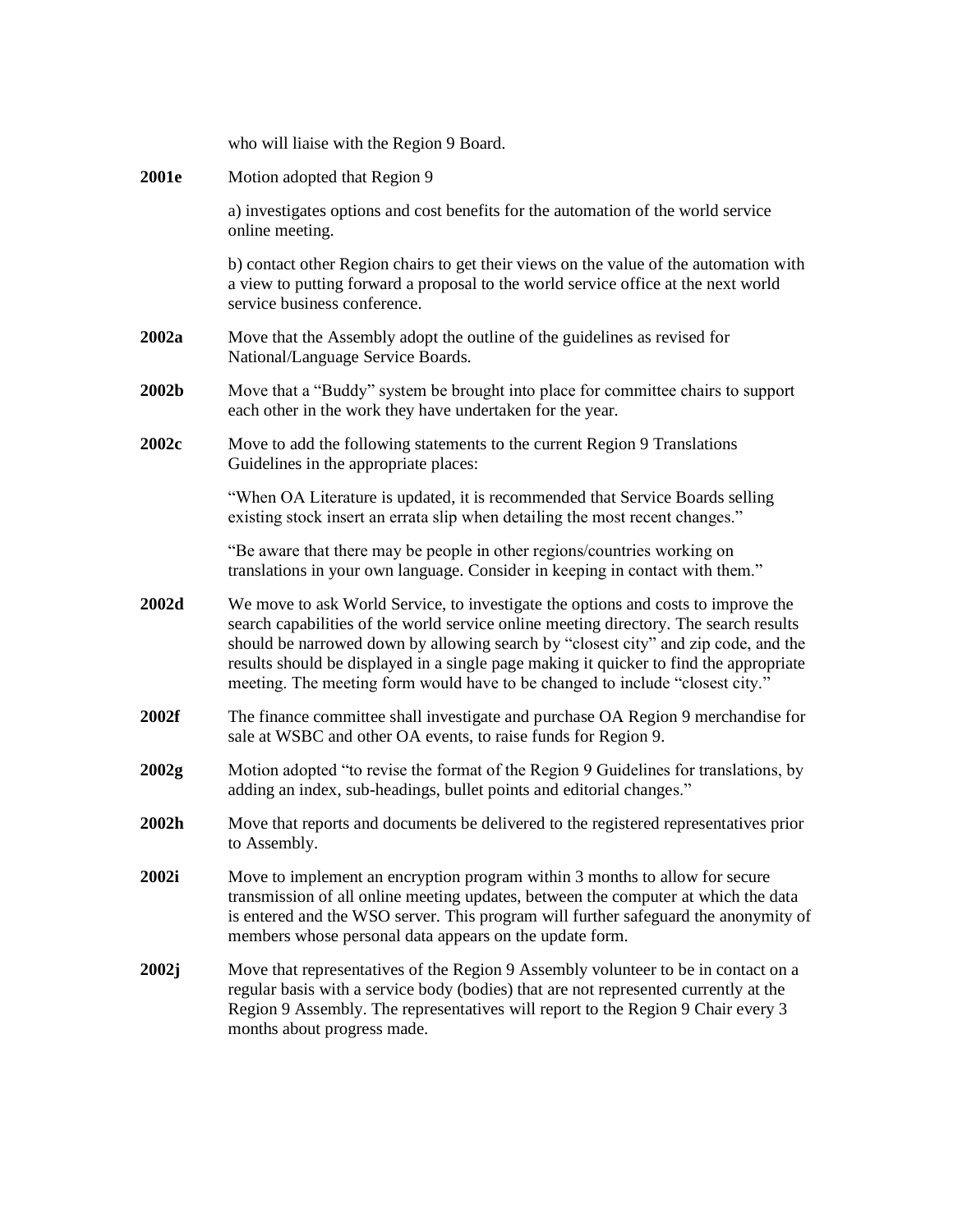| 2002k                 | Move to instruct WSO that all mailings sent out to Service Boards and which require<br>responses to be returned to WSO, will allow for a minimum of 60 days for the<br>required response to be returned. These mailings will be made available<br>electronically and electronic returns will be acceptable.                                                                                                                                                                                                                                                                                                                                                                                                                                                                                        |
|-----------------------|----------------------------------------------------------------------------------------------------------------------------------------------------------------------------------------------------------------------------------------------------------------------------------------------------------------------------------------------------------------------------------------------------------------------------------------------------------------------------------------------------------------------------------------------------------------------------------------------------------------------------------------------------------------------------------------------------------------------------------------------------------------------------------------------------|
| <b>20021</b>          | Move that in the event that WSBC does not adopt the pamphlet Dignity of Choice,<br>the WSBC Policy 2000a directing the Board of Trustees to develop this pamphlet,<br>will be rescinded. The Board of Trustees shall evaluate the events that took place at<br>WSBC between 2000-2003.                                                                                                                                                                                                                                                                                                                                                                                                                                                                                                             |
|                       | The BOT will collect further information from Regions, National/Language Service<br>Boards and Intergroups and will submit their conclusions and/or proposals for<br>bringing about unity on the issue of food plans to WSBC 2004.                                                                                                                                                                                                                                                                                                                                                                                                                                                                                                                                                                 |
| 2004a                 | Move to approve the newly revised R9 Vital Link.                                                                                                                                                                                                                                                                                                                                                                                                                                                                                                                                                                                                                                                                                                                                                   |
| 2004b                 | Move to authorise the Regional Treasurer to set up a Business Account with<br>PayPal.com.                                                                                                                                                                                                                                                                                                                                                                                                                                                                                                                                                                                                                                                                                                          |
| 2004c                 | Move to authorise the Regional Treasurer to open an interest bearing deposit account<br>with a bank.                                                                                                                                                                                                                                                                                                                                                                                                                                                                                                                                                                                                                                                                                               |
| 2004d                 | Move to authorise the Regional Treasurer to open a new bank account with an<br>institution chosen at the Treasurer's discretion.                                                                                                                                                                                                                                                                                                                                                                                                                                                                                                                                                                                                                                                                   |
| 2004e                 | Region 9 will cease to publish the <i>Notebook</i> .                                                                                                                                                                                                                                                                                                                                                                                                                                                                                                                                                                                                                                                                                                                                               |
| 2005a                 | Move to adopt the Region 9 Minutes to a manageable size. The Region 9 Minutes<br>will contain: Date/Time and place of Region 9 Assembly, names of Officers,<br>number of representatives present, record of action taken on the minutes of the<br>previous meeting, the exact wording of each motion as it was voted on, and whether<br>it passed or failed, the maker's name. If the vote counted, the count should be<br>included. Any notice given at the meeting. Points of order and appeals, and<br>Committee reports. The revised version of Region 9 Bylaws and $P \& P$ can be<br>obtained from the Region 9 web site or can be requested from the Region 9<br>secretary. To avoid confusing the Minutes with other Region 9 Assembly materials,<br>they will be called Region 9 Minutes. |
| 2005b                 | Move to approve the Translation Guidelines.                                                                                                                                                                                                                                                                                                                                                                                                                                                                                                                                                                                                                                                                                                                                                        |
| 2005c                 | Adoption of the Guidelines for National/Language Service Boards under the title<br>Region 9 Manual: Guidelines for National/Language Service Boards and also<br>publish it on the Region Web Site.                                                                                                                                                                                                                                                                                                                                                                                                                                                                                                                                                                                                 |
| 2006a<br><b>2006b</b> | Automatically remove outdated or completed Region 9 Assembly policies from the<br>Policies and Procedure manual<br>The Account year for Region 9 shall be $1st$ June to $31st$ May and the review of these<br>accounts shall be completed by 31 <sup>st</sup> August of the same year.<br>The person reviewing the accounts shall be an appointee of the Region 9 Board and<br>shall ideally be a qualified account (or equivalent) and shall live in the same country<br>as the Region 9 Treasurer.                                                                                                                                                                                                                                                                                               |
|                       |                                                                                                                                                                                                                                                                                                                                                                                                                                                                                                                                                                                                                                                                                                                                                                                                    |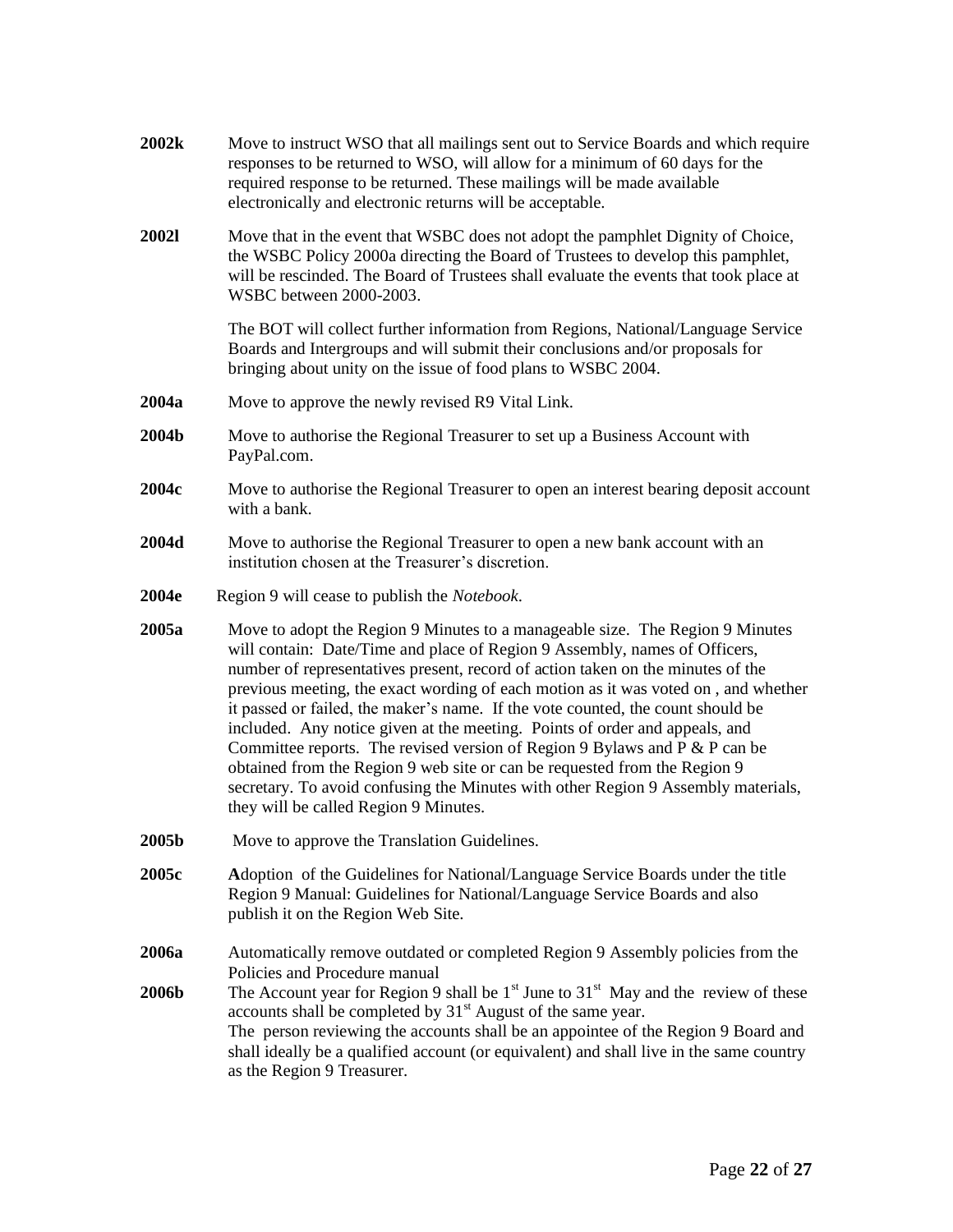The Region 9 Treasurer shall make available to the person reviewing the accounts all records, or copies of all records relating to the Region 9 Accounts.

The Region 9 Treasurer will furnish the person reviewing the accounts with details of all monies held in Satellite Banking and the names and addresses of the person/bodies holding these monies.

The person reviewing the accounts shall satisfy themselves of the accuracy of the Region 9 Accounts and shall verify the balance in all Satellite Banking Accounts.The person reviewing the accounts shall submit a written report to the Region 9 Board.

**2006c** 1. If the Region is represented by less than forty per cent of its Intergroups, up to 5 additional delegates to WSBC could be selected.

> 2. Preference shall be given to Delegates from Intergroups and service bodies that otherwise will not be represented.

3. If there are no candidates from those Intergroups, the Region 9 Assembly will select the candidates from among its voting members who will be able to attend WSBC.

4. The selection of candidates will be made at the yearly Region 9 Assembly. 5. All candidates have to comply with the qualifications for delegates in the OA Inc, Bylaws, Subpart B, Article X, Section 3, c, 1-5.6. Intergroups that submit candidates to be selected as Region 9 Delegates to the WSBC have to file an application at least 60 days prior to the Region 9 Assembly where the selection will be made.7. All applications are to be sent to the Region 9 Treasurer.8. The Treasurer will inform the Region 9 Assembly of the Candidates on the Friday morning and the Assembly will make a selection from among those having filed the Application provided they meet the requirements. 9. The funding of the Region 9 Delegate will depend on the availability of funds. If the funds are available the Region 9 Delegate to the WSBC will be funded according to the Policy and Procedure 1996h.10. Prior to selection of the delegates, the Treasurer will inform the Assembly of the funds available for this purpose.11. The number of delegates selected will depend on the funds available, but in any case shall not be more than five.

- **2006d** Move to charge 50€/£33 or equivalent registration fee for the Region Nine Assembly, payable upon registration at the Assembly.
- **2006e** Move to adopt a Region 9 week to think of our members and the still suffering compulsive overeater. Also in view of our geography, countries, states and language barriers within our Region to think about OAs who may be living in troubled or poor areas.
- **2006g** That Committee Chairpersons can spend up to EUR 110.00 (GBP 73.33) for Region 9 without prior permission from Assembly, Region 9 Chairperson or Secretary.
- **2006i** Adopt a suggested contribution per group to WSO however it is paid of equal to 1/3 of its contribution to region 9.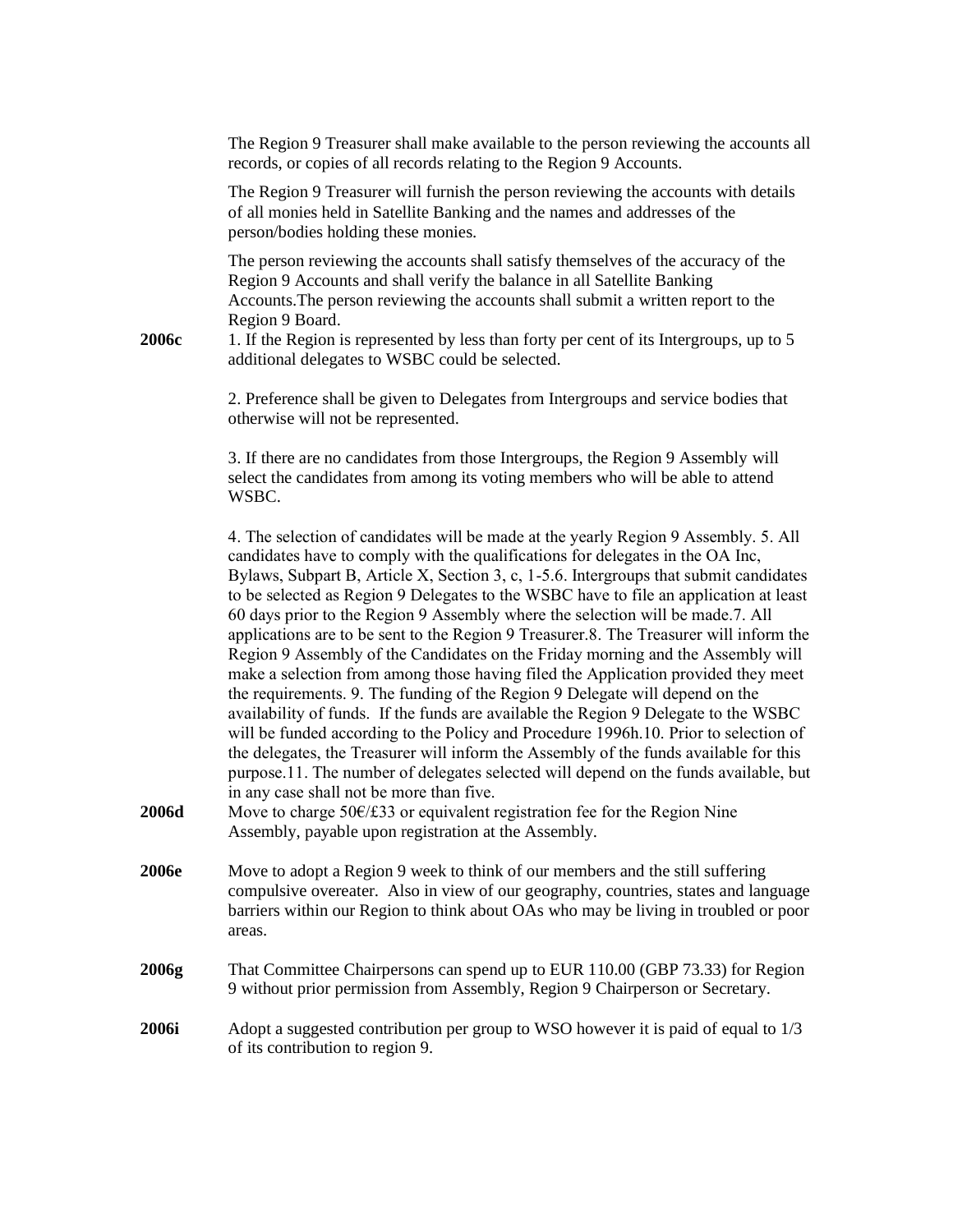**2007**a The Board is authorized to make a decision on transferring up to EUR 2400.00 (GBP 1700.00) from Service to Delegate Assistance, 4 months before the next Assembly, whenever that takes place. **2008**a Re-organise the Region 9 Policies & Procedures by removing the current "index" section and organising the various detailed motions in the first instance into a list of relevant Region 9 topics / sections, setting up a table of contents and then finalising with a list of detailed motions in chronological order. **2008**b After adopting the Budget for Translation at the Region Nine Assembly, application forms will be sent out with the minutes of the Assembly. The treasurer will then send a reminder (via the Secretary) to all service bodies by email by  $31<sup>st</sup>$  January. These applications must be sent to the treasurer by  $31<sup>st</sup>$  March of the following year. The board is authorised to make a decision on the allocation of the translation and printing of literature budget by  $30<sup>th</sup>$  April. Consideration will be given by order of priority as follows: Service Boards a) who currently do not have anything translated in their language b) who have a small number of pamphlets currently translated (approved or not approved) c) are interested in translating The Twelve Steps and Twelve Traditions of Overeaters Anonymous. The Officers will consider the applications and make payments by  $31<sup>st</sup>$  May. It is required that the Service Body requesting such funds a) Include that in the application, a list of material that has already been translated in that language b) Considers that this funding is a "payment on account" with a view to it being contributed back (in part or full) to Region Nine as the literature is sold, so that funds are reintroduced for translation of further material in future years c) Make a substantive contribution to the cost and give details in the application. The appropriate forms are available from the Secretary. **2008**c The first week of September is designated as Region 9 week. **2008**d Suggested Contribution to Region 9. To suggest to all Region 9 Intergroups and National/Language Service Boards that they set a goal for annual Contributions to R9. The suggested amount will be reviewed at the annual Assembly. (1999e) Suggested contribution for small IG EUR 310.00 (GBP 205.00) Suggested contribution for large IG: EUR 620.00 (GBP 410.00) Suggested contribution per group however it is paid to Region 9 of between EUR 13 – EUR 32 (GBP 9 - GBP 22) payable where possible to Region 9 funds before  $1<sup>st</sup>$ September each year. **2008**e It is requested that service bodies attach to the application form for assistance the latest financial summary of the service body and that they give details of any funding for attendance at Region 9 Assembly from elsewhere. The Region 9 Board are authorised to consider (by email) those applications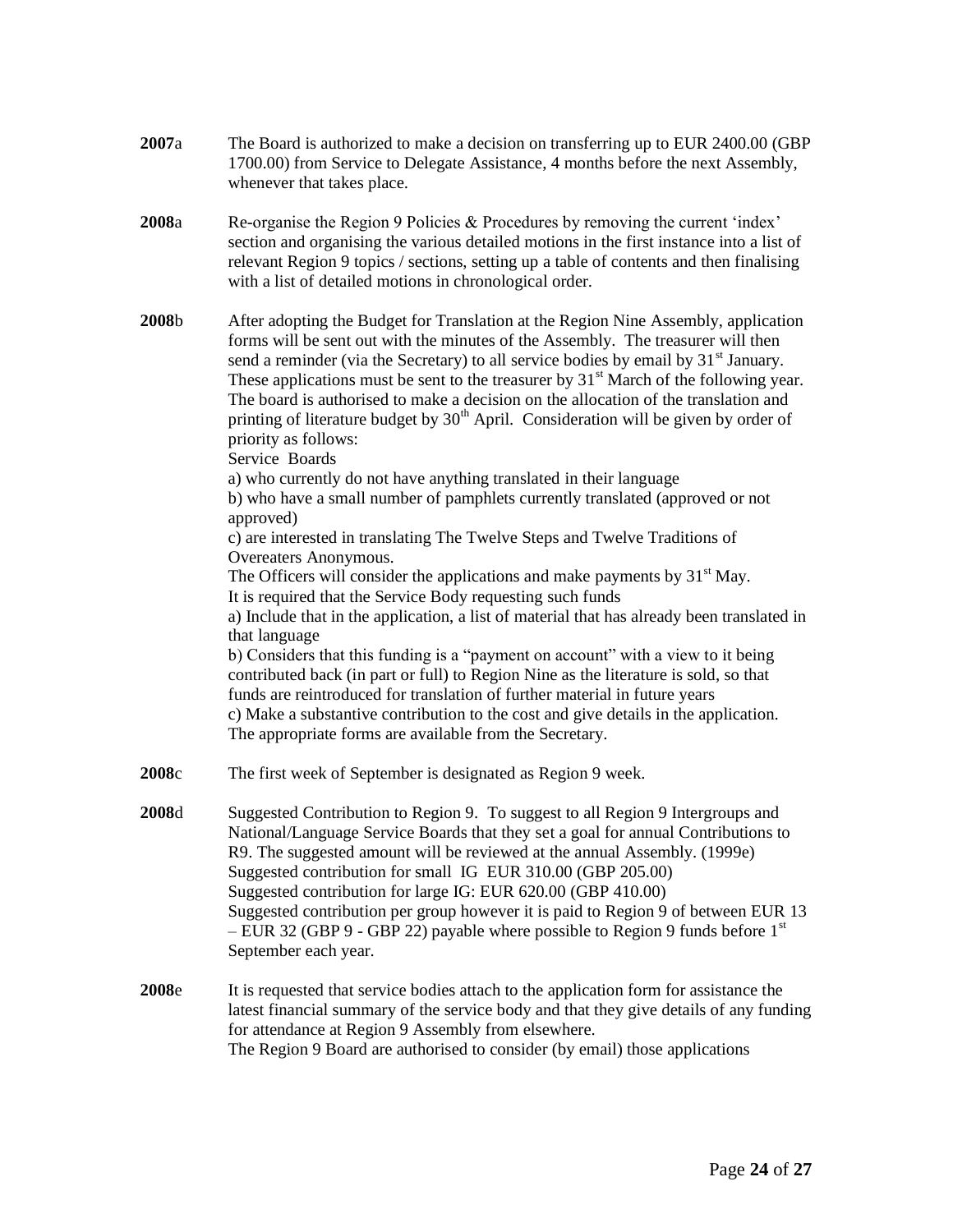| 2008f | This Region believes that restructuring decisions should take account of both cost<br>and principle – they are equally important.                                                                                                                                                                                                                                                                                                                   |
|-------|-----------------------------------------------------------------------------------------------------------------------------------------------------------------------------------------------------------------------------------------------------------------------------------------------------------------------------------------------------------------------------------------------------------------------------------------------------|
| 2008g | <b>Bylaws Committee Chair</b><br>To update the P&P Manual annually. While updating the manual make any spelling,<br>punctuation or grammatical corrections as necessary so that the intent of the policy is<br>unchanged. To ensure that the layout of the document is consistent and clear.                                                                                                                                                        |
| 2008h | <b>Bylaws Committee Chair</b><br>- After the revised Bylaws and P $&$ P Manual have been checked furnishing the<br>Chair, Secretary, Treasurer and Web Committee Chair with an electronic of the up-<br>dated Bylaws and Policy & Procedure Manual in time to have these available on the<br>web site at the same time as the minutes of the Assembly (in accordance with<br>Region 9 Bylaws Art VII S2 Duties 2 – within 45 days of the Assembly). |
| 2008i | The Assembly will make a detailed plan for PI work in order to increase awareness<br>of OA in countries that do not have any OA meetings at all or have only very few<br>meetings. The nature and content of this PI will be decided by the Assembly or the<br>Translation and PI committees.                                                                                                                                                       |
| 2008j | Twelfth Step Within Committee created. The purpose of this committee is to offer<br>support and guidance to new and existing groups and service bodies.                                                                                                                                                                                                                                                                                             |
| 2008k | The R9 Assembly will assist the Service Boards within Region 9 by doing the<br>necessary legal work for getting translated literature approved by the WSO. at the<br>assembly, the translations committee will assist with filling in and explaining the<br>licensing agreement forms to get translated literature approved.                                                                                                                        |
| 20081 | Every registered Service Body within Region 9, as well as the WSO or other<br>Regions, can submit material to place on the Region 9 website.                                                                                                                                                                                                                                                                                                        |
| 2008m | The Region 9 Electronic Communications Committee Chair and the Region 9<br>Secretary will ensure anonymity is maintained when publishing material from<br>registered Service Bodies within Region 9, WSO or other Regions.                                                                                                                                                                                                                          |
| 2008n | Region 9 Assembly<br>Each year at the Assembly we will set aside time in the agenda for issues regarding<br>translating literature. We will help each other with questions regarding translating<br>literature, understanding the different licensing agreement forms, filling in licensing<br>agreement forms, copyright-issues and other issues related to translating literature.                                                                |
| 2009a | We move to create a document explaining the procedure for application to the<br>Region 9 translation fund.                                                                                                                                                                                                                                                                                                                                          |
| 2009b | The hosting service body for the regional Assembly and Convention shall be elected<br>two years prior to running the event.                                                                                                                                                                                                                                                                                                                         |
| 2009c | To suggest to all Region 9 groups and service bodies that they aim to contribute a<br>minimum of 5% of their annual income to Region 9. The suggested contribution,<br>however it is to be paid, payable before 1 <sup>st</sup> September each year.                                                                                                                                                                                                |
| 2009d | In order to qualify as emergency new business any motion must be:                                                                                                                                                                                                                                                                                                                                                                                   |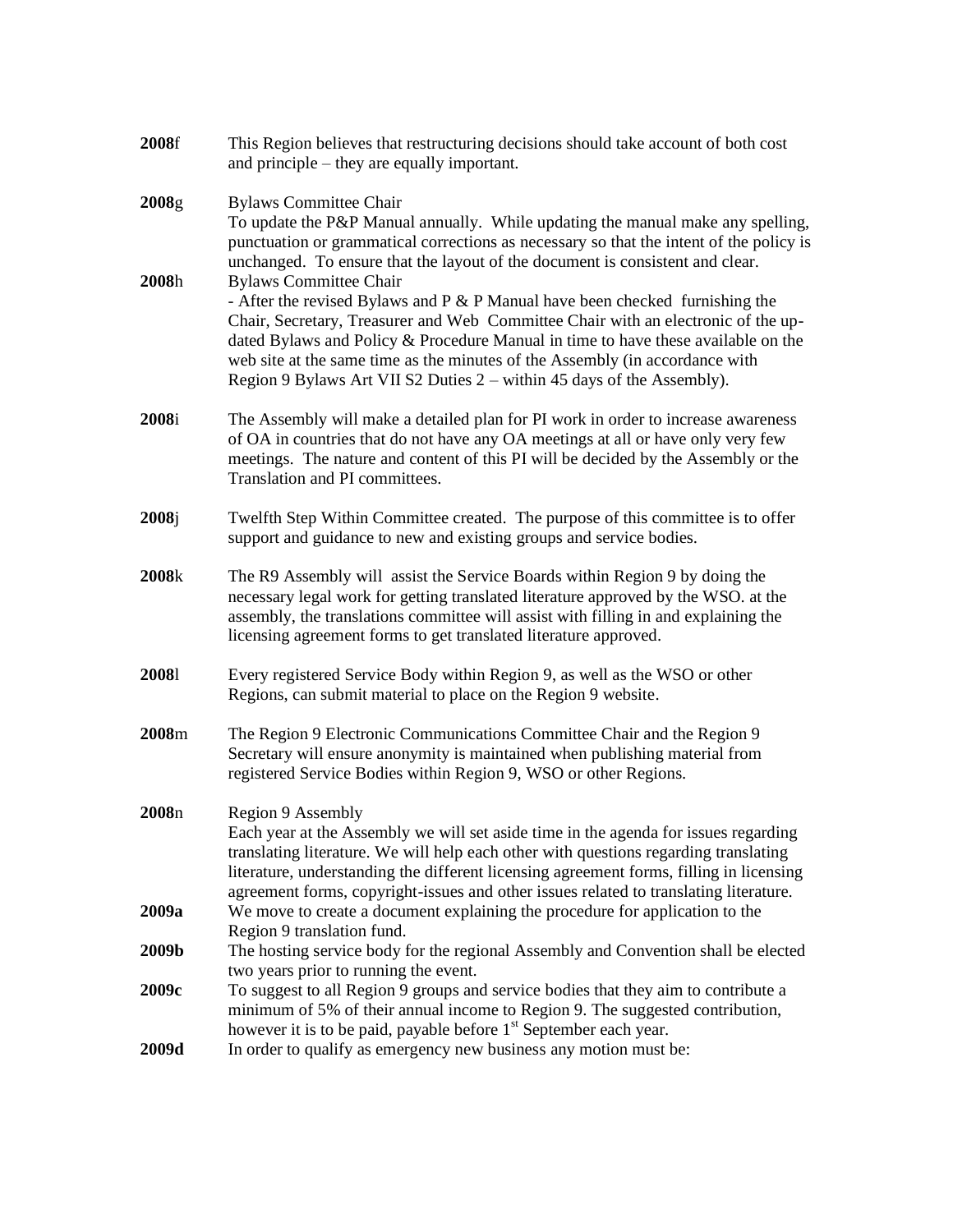a) Referring to new business only and not addressing the same issues as other motions brought to the current Assembly; b) Of an urgent nature so that not considering the motion immediately would be harmful to the welfare of OA as a whole. **2009e** The Assembly resolves that priority for financial assistance for Regional representatives travelling to the R9 Assembly will be given to those IGs and NSBs that have never been represented before, secondly to those with the greatest distance to travel. **2010a** The Assembly will divide up the list of IGs and NSBs not represented at the Assembly amongst the delegates who are in attendance at the assembly. Each delegate will be responsible for undertaking liaison activity with the SB they have adopted. Each delegate will then submit a written report to the Region 9 12th Step Within Committee within 6 months of the Assembly. The 12th Step Within Committee will then log these responses and continue to try to encourage contact with service bodies not represented at assembly (1996f) (2002j). **2010b** REGISTER OF SERVICE BODIES AND ATTENDANCE TO BE INCLUDED IN ASSEMBLY MATERIALS The Assembly Materials of Region 9 are to include a register of Region 9 countries with details of Intergroups in each country and the current number of groups, also including details of when the Service Body was represented at Region Assembly. **2010c** The Region 9 Website should include the document "How do service bodies trying to translate OA literature apply for financial assistance from Region 9?" (Refer Appendix) **2010d** Insert job description for the Region 9 Representative into the P&P Manual II Board **2010e** Region 9 Assembly to implement a newsletter. The newsletter is to be produced at least once a year, after the assembly. This Region 9 Newsletter might include articles written by the Region 9 Committees, the Region 9 Representatives, the Region 9 Board and the R9 Trustee as well as news about the assembly itself that is not included in the minutes, and other features and articles relevant to the region. The R9 Newsletter is recommended to be 2 pages in size with one page divided equally and to be devoted to articles from the Region 9 Committees. The other page to be devoted to articles submitted by representatives attending the assembly or the R9 Board / Trustee. The Newsletter will be assembled by an appointed member of Region 9 and the R9 Secretary. Articles should be submitted within 45 days of the assembly. The newsletter will then be produced within a further 30 days, reviewed by the R9 Board & Trustee and then placed on the Region 9 website. **2010f** FUNDING OF REGION 9 DELEGATES Delegates representing Region 9 as a whole may be sent to the WSBC if funds are available within the Region 9 budget or from the WSO. Those delegates will be (in order of privilege, in case the financial supplies are limited): the R9 board secretary, the R9 treasurer, and/or OA members from within Region 9 who have been to the World Service Business Conference before, meet the requirements for a WSBC delegate and will not be representing any other service body at the WSBC. Information about such persons being sought will be mailed to the service bodies that are sending delegates to the R9 Assembly in the year before the Conference in Question, the order of applications will determine the choice of the future Region 9 delegates.